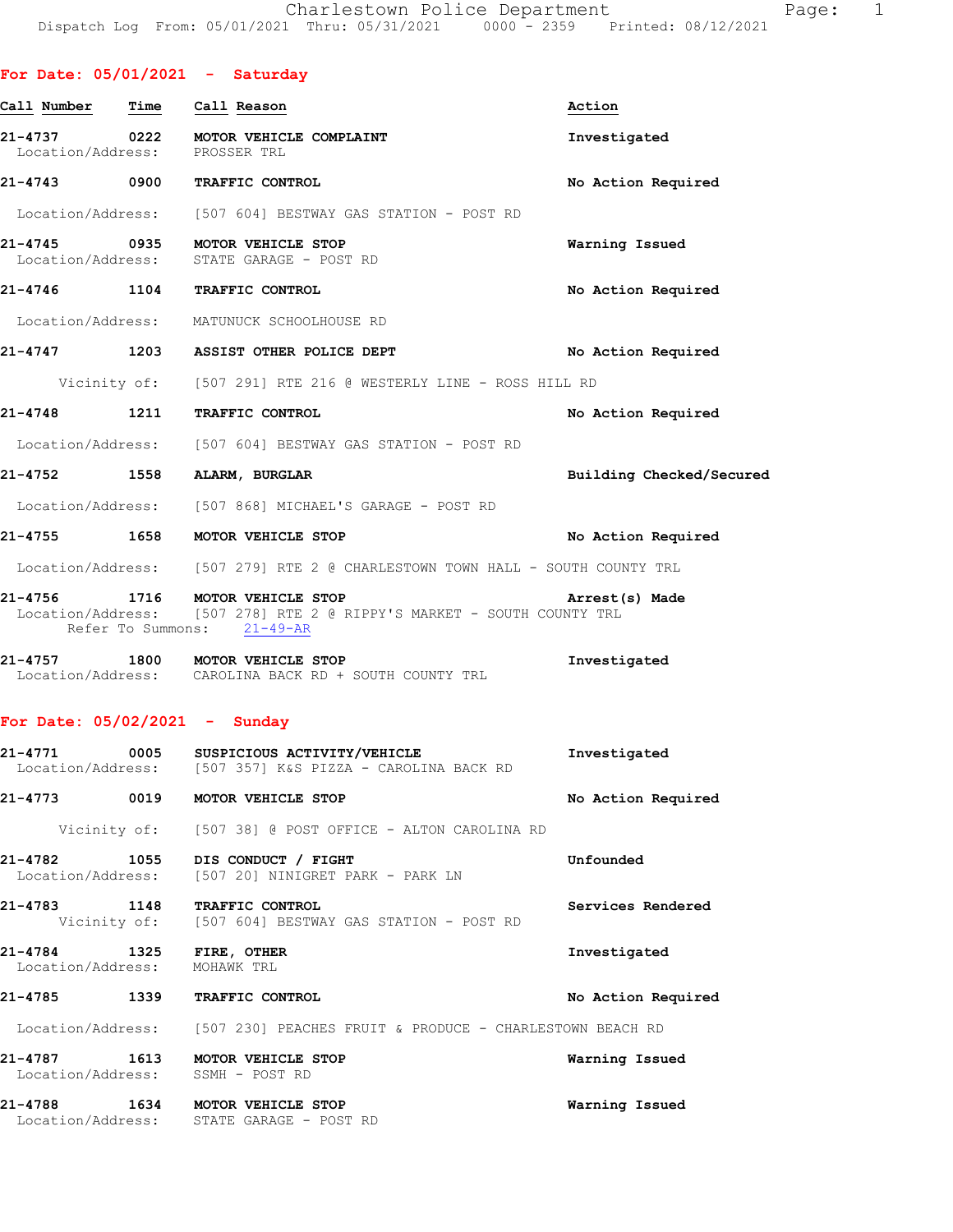|                                                              | Charlestown Police Department<br>Dispatch Log From: 05/01/2021 Thru: 05/31/2021 0000 - 2359 Printed: 08/12/2021                                                     | Page:                         | $\overline{\phantom{0}}^2$ |
|--------------------------------------------------------------|---------------------------------------------------------------------------------------------------------------------------------------------------------------------|-------------------------------|----------------------------|
|                                                              | 21-4789 1701 MOTOR VEHICLE STOP<br>Location/Address: SOUTH OF SSMH - POST RD                                                                                        | Warning Issued                |                            |
|                                                              | 21-4792 1944 MOTOR VEHICLE STOP<br>Vicinity of: [507 257] DUNNS CORNERS FIRE STATION (STATION TWO) - POST RD                                                        | Warning Issued                |                            |
| 21-4795 2148 OFFICER WANTED<br>Location/Address: SHANNOCK RD |                                                                                                                                                                     | Could Not Locate              |                            |
| For Date: $05/03/2021$ - Monday                              |                                                                                                                                                                     |                               |                            |
|                                                              | 21-4820 0246 ANIMAL COMPLAINT<br>Vicinity of: LAND HARBOR DR                                                                                                        | Services Rendered             |                            |
| 21-4821 0532 SERVE SUMMONS                                   |                                                                                                                                                                     | No Action Required            |                            |
| Location/Address: LAURI DR                                   |                                                                                                                                                                     |                               |                            |
|                                                              | 21-4823 0825 TRAFFIC CONTROL<br>Location/Address: [507 19] CHARLESTOWN ELEMENTARY SCHOOL - CAROLINA BACK RD                                                         | Services Rendered             |                            |
|                                                              | 21-4824 0833 ROAD HAZARD/OBSTRUCTION<br>Location/Address: KNUDSEN DR + NARROW LN                                                                                    | Investigated                  |                            |
|                                                              | 21-4825 0900 WELL BEING CHECK<br>Location/Address: NEW BISCUIT CITY RD                                                                                              | Services Rendered             |                            |
|                                                              | 21-4826 0901 ROAD HAZARD/OBSTRUCTION                                                                                                                                | Taken/Refered to Other Agency |                            |
|                                                              | Location/Address: POST RD + WEST BEACH RD                                                                                                                           |                               |                            |
| 21-4827 0930 TRAFFIC CONTROL                                 |                                                                                                                                                                     | No Action Required            |                            |
|                                                              | Location/Address: [507 604] BESTWAY GAS STATION - POST RD                                                                                                           |                               |                            |
|                                                              | 21-4831 1043 MOTOR VEHICLE STOP Narning Issued<br>Location/Address: [507 303] RTE 1 @ SOUTH SHORE MENTAL HEALTH (MM 9.0) - POST RD                                  |                               |                            |
|                                                              | 21-4832 1054 MOTOR VEHICLE STOP<br>Location/Address: [507 261] RTE 1 @ STATE GARAGE (MILE MARKER 9.6) - POST RD                                                     | Warning Issued                |                            |
|                                                              | 21-4833 1059 MOTOR VEHICLE STOP<br>Location/Address: POST RD + SCHOOLHOUSE POND RD                                                                                  | Warning Issued                |                            |
| 21-4837 1517 COMPLAINT<br>Location/Address: KLONDIKE RD      |                                                                                                                                                                     | Services Rendered             |                            |
|                                                              | 21-4836 1518 TRAFFIC CONTROL<br>Location/Address: [507 19] CHARLESTOWN ELEMENTARY SCHOOL - CAROLINA BACK RD                                                         | Services Rendered             |                            |
|                                                              | 21-4841 1828 MOTOR VEHICLE STOP<br>Location/Address: [507 914] MILE MARKER 6.8 - WILDFLOWER RD                                                                      | Warning Issued                |                            |
|                                                              | 21-4845 2156 ASSIST OTHER POLICE DEPT<br>Location/Address: [507 21] BURLINGAME STATE PARK - CAMPING AREA - BURLINGAME STATE PARK RD                                 | Peace Restored                |                            |
| Location/Address: OLD SHANNOCK RD                            | 21-4846 2301 SUSPICIOUS ACTIVITY/VEHICLE                                                                                                                            | Unfounded                     |                            |
| For Date: $05/04/2021$ - Tuesday                             |                                                                                                                                                                     |                               |                            |
|                                                              | 21-4859 0224 ASSIST OTHER POLICE DEPT<br>Location/Address: [507 21] BURLINGAME STATE PARK - CAMPING AREA - BURLINGAME STATE PARK RD<br>Refer To Incident: 21-149-OF | Services Rendered             |                            |

**21-4862 0723 COMPLAINT Services Rendered**  Location/Address: ROSS HILL RD **21-4864 0824 ASSIST OTHER TOWN DEPT Services Rendered**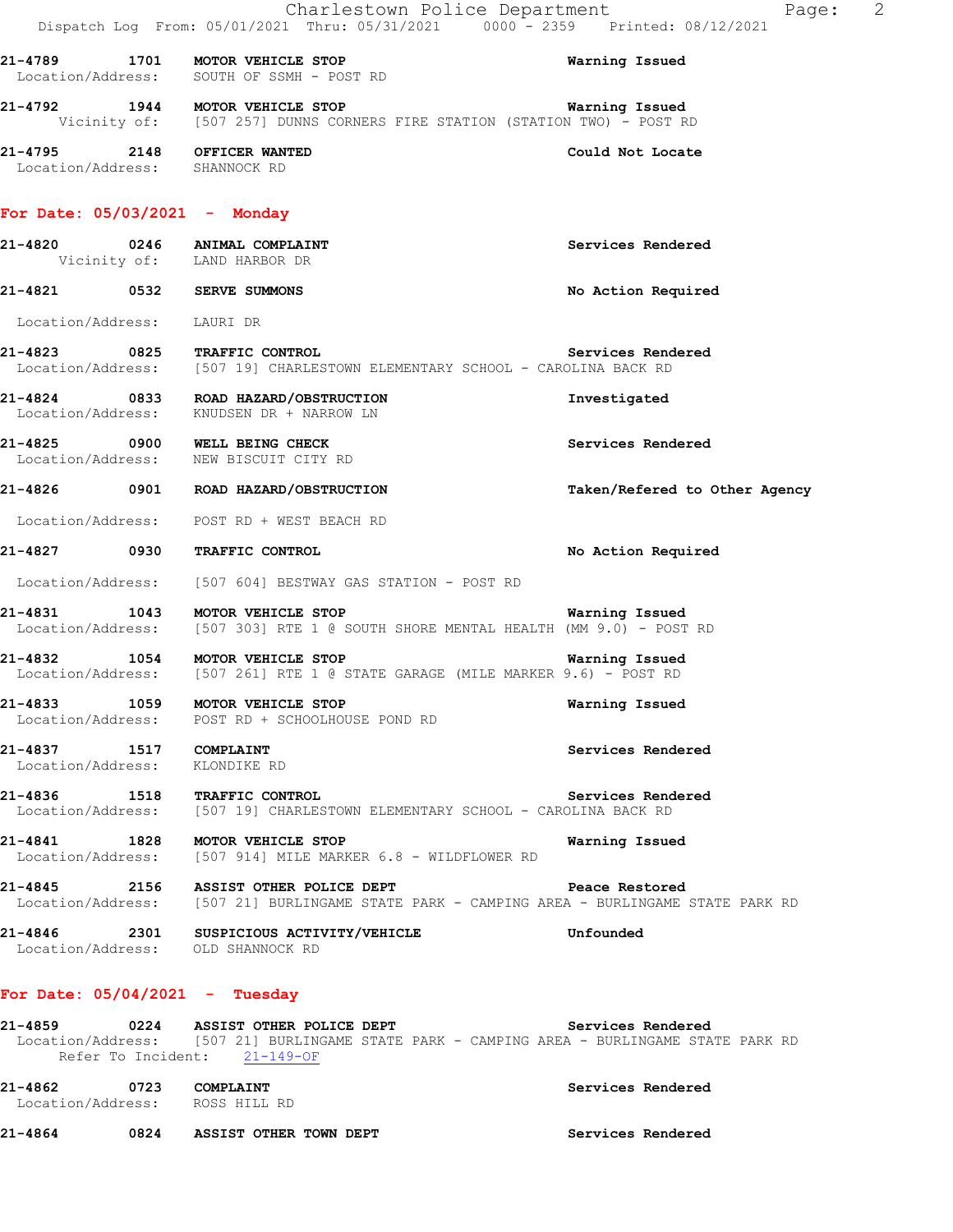|                                                                                           | Charlestown Police Department                                                                                                                            |                   |
|-------------------------------------------------------------------------------------------|----------------------------------------------------------------------------------------------------------------------------------------------------------|-------------------|
|                                                                                           | Dispatch Log From: 05/01/2021 Thru: 05/31/2021 0000 - 2359 Printed: 08/12/2021                                                                           |                   |
|                                                                                           | Location/Address: [507 19] CHARLESTOWN ELEMENTARY SCHOOL - CAROLINA BACK RD                                                                              |                   |
| 21-4868 1046 OFFICER WANTED                                                               | Location/Address: [507 46] WASHINGTON TRUST COMPANY - OLD POST RD                                                                                        | Investigated      |
| 21-4872 1644 MOTOR VEHICLE STOP                                                           | Location/Address: SOUTH COUNTY FLOWERS - SHANNOCK RD                                                                                                     | Warning Issued    |
| 21-4873 1702 OFFICER WANTED                                                               | Location/Address: [507 924] MILE MARKER 10.6 - NARROW LN                                                                                                 | Unfounded         |
| 21-4874 1754 POLICE TRANSPORT<br>Location/Address: SOUTH COUNTY TRL                       |                                                                                                                                                          | Services Rendered |
|                                                                                           | 21-4877 1836 MOTOR VEHICLE STOP STORES AND RESIDENT SERIES OF A STORE STORES<br>  Location/Address: [507 100] RTE 1 @ FIORES (MILE MARKER 8.0) - POST RD |                   |
| 21-4878 1857 MOTOR VEHICLE STOP                                                           | Location/Address: [507 914] MILE MARKER 6.8 - WILDFLOWER RD                                                                                              | Arrest(s) Made    |
| 21-4879 2007 OFFICER WANTED<br>Location/Address: BOTKA DR<br>Refer To Incident: 21-150-OF |                                                                                                                                                          | Report Taken      |

### **For Date: 05/05/2021 - Wednesday**

**21-4888 0027 MOTOR VEHICLE STOP Warning Issued**  Location/Address: [507 100] RTE 1 @ FIORES (MILE MARKER 8.0) - POST RD

**21-4890 0039 MOTOR VEHICLE STOP Warning Issued**  Location/Address: [507 275] RTE 1 @ WESTERLY LINE - POST RD

**21-4896 0828 ASSIST OTHER TOWN DEPT Services Rendered**  Location/Address: [507 19] CHARLESTOWN ELEMENTARY SCHOOL - CAROLINA BACK RD

**21-4898 0924 MOTOR VEHICLE COMPLAINT Could Not Locate**  Location/Address: CAROLINA BACK RD + SOUTH COUNTY TRL

**21-4899 0957 MOTOR VEHICLE COMPLAINT Investigated**  Location/Address: OLD COACH RD + LADY SLIPPER DR

**21-4900 1019 WELL BEING CHECK Could Not Locate**  Location/Address: BOTKA DR

**21-4912 1903 COMPLAINT Investigated**  Location/Address: NARRAGANSETT TRL Refer To Incident: 21-151-OF

**21-4914 2126 SUSPICIOUS ACTIVITY/VEHICLE Investigated**  Location/Address: KING'S FACTORY RD Refer To Incident: 21-153-OF

### **For Date: 05/06/2021 - Thursday**

| 21-4924                      | 0008  | DOMESTIC/Assault/Diso/Other<br>Location/Address: BISCUIT CITY RD<br>Refer To Incident: 21-154-OF | Services Rendered          |
|------------------------------|-------|--------------------------------------------------------------------------------------------------|----------------------------|
| 21-4927<br>Location/Address: | 0058  | <b>MOTOR VEHICLE STOP</b><br>[507 260] RTE 1 @ GENERAL STANTON - POST RD                         | Warning Issued             |
| 21-4933                      | 0214  | PSYCHOLOGICAL EMERGENCY                                                                          | Transported to Hospital    |
| Location/Address:            |       | RAM ISLAND RD<br>Refer To Incident: 21-155-OF                                                    |                            |
| $\sim$ $\sim$                | 0.750 | $PQT = S$ $T = T$                                                                                | Accept the Common Accept A |

**21-4936 0750 POLICE INFORMATION Services Rendered**  Location/Address: [507 642] CHARLESTOWN POLICE DEPARTMENT - OLD POST RD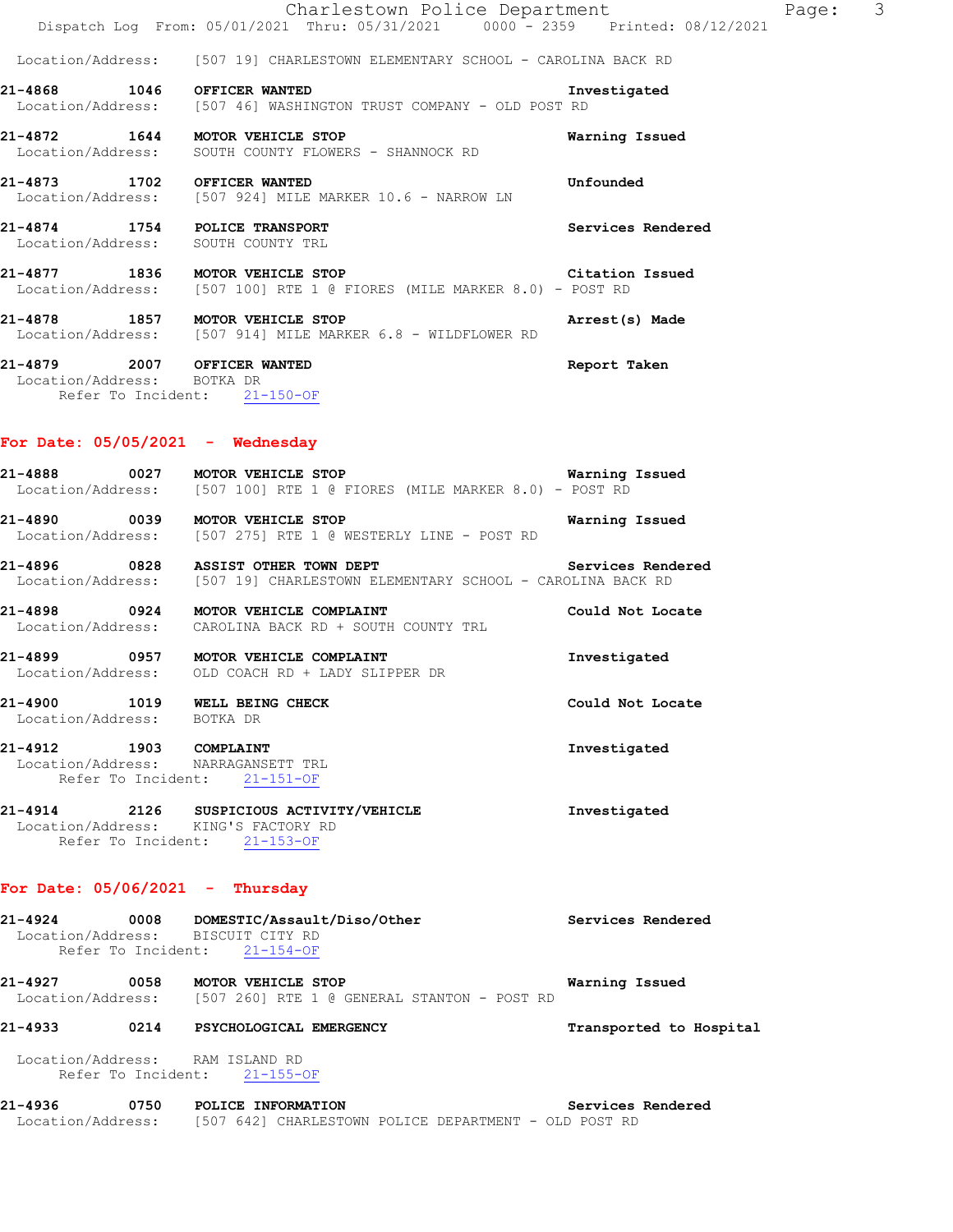**21-4939 0830 ASSIST OTHER TOWN DEPT Services Rendered**  Location/Address: [507 19] CHARLESTOWN ELEMENTARY SCHOOL - CAROLINA BACK RD

**21-4942 0931 MOTOR VEHICLE STOP Warning Issued**  Location/Address: POST RD + HOXSIE AVE

**21-4943 0943 DISABLED MV Investigated**  Location/Address: POST RD + SCHOOLHOUSE POND RD

**21-4946 1213 MOTOR VEHICLE STOP Warning Issued**  Location/Address: [507 260] RTE 1 @ GENERAL STANTON - POST RD

**21-4947 1223 MOTOR VEHICLE STOP Citation Issued**  Location/Address: POST RD + SCHOOLHOUSE POND RD

**21-4950 1831 TRAFFIC CONTROL Services Rendered**  Location/Address: POST RD + EAST BEACH RD

**21-4952 1843 MOTOR VEHICLE STOP Citation Issued**  Location/Address: POST RD + WILDFLOWER RD

**21-4953 1907 FOLLOW-UP INVESTIGATION Investigated**  Location/Address: KING'S FACTORY RD

**21-4954 2337 MOTOR VEHICLE STOP Warning Issued**  Location/Address: [507 100] RTE 1 @ FIORES (MILE MARKER 8.0) - POST RD

**21-4957 2343 MOTOR VEHICLE STOP Warning Issued**  Location/Address: [507 261] RTE 1 @ STATE GARAGE (MILE MARKER 9.6) - POST RD

### **For Date: 05/07/2021 - Friday**

|                                                                                      | 21-4962 0028 SUSPICIOUS ACTIVITY/VEHICLE<br>Location/Address: [507 937] GEMELLI BISTRO - FALCONE LN                                  | Investigated             |
|--------------------------------------------------------------------------------------|--------------------------------------------------------------------------------------------------------------------------------------|--------------------------|
|                                                                                      | 21-4963 0040 DISABLED MV<br>Location/Address: OLD POST RD + GENWOOD DR                                                               | Services Rendered        |
|                                                                                      | Location/Address: [507 914] MILE MARKER 6.8 - WILDFLOWER RD                                                                          |                          |
|                                                                                      | 21-4970 0822 ASSIST OTHER TOWN DEPT SERVICES Rendered<br>Location/Address: [507 19] CHARLESTOWN ELEMENTARY SCHOOL - CAROLINA BACK RD |                          |
| 21-4971 0824 ALARM, BURGLAR                                                          |                                                                                                                                      | Building Checked/Secured |
|                                                                                      | Location/Address: [507 530] NARRAGANSETT INDIAN FOUR WINDS COMMUNITY CENT - SOUTH COUNTY TRL                                         |                          |
| 21-4975 1147                                                                         | TRAFFIC CONTROL                                                                                                                      | No Action Required       |
|                                                                                      | Location/Address: [507 850] CROSS MILLS FIRE STATION - OLD POST RD                                                                   |                          |
| Location/Address: NORTH CASTLE WAY                                                   | 21-4977 1402 EMBEZZELMENT/FRAUD/FORGERY Services Rendered                                                                            |                          |
|                                                                                      | 21-4978 1439 TOWN COUNCIL DOCKET DELIVERY Services Rendered<br>Location/Address: [507 1] CHARLESTOWN TOWN HALL - SOUTH COUNTY TRL    |                          |
| 21-4979 1643 MVA - Minor<br>Refer To Arrest: 21-50-AR<br>Refer To Accident: 21-51-AC | Location/Address: [507 923] MILE MARKER 10.2 - FALCONE LN                                                                            | Arrest(s) Made           |
| 21-4980 1741 ANIMAL COMPLAINT                                                        | Vicinity of: SOUTH COUNTY TRL                                                                                                        | Unfounded                |

**21-4981 1748 HOUSE CHECK Building Checked/Secured** 

Location/Address: SKAGERRAK RD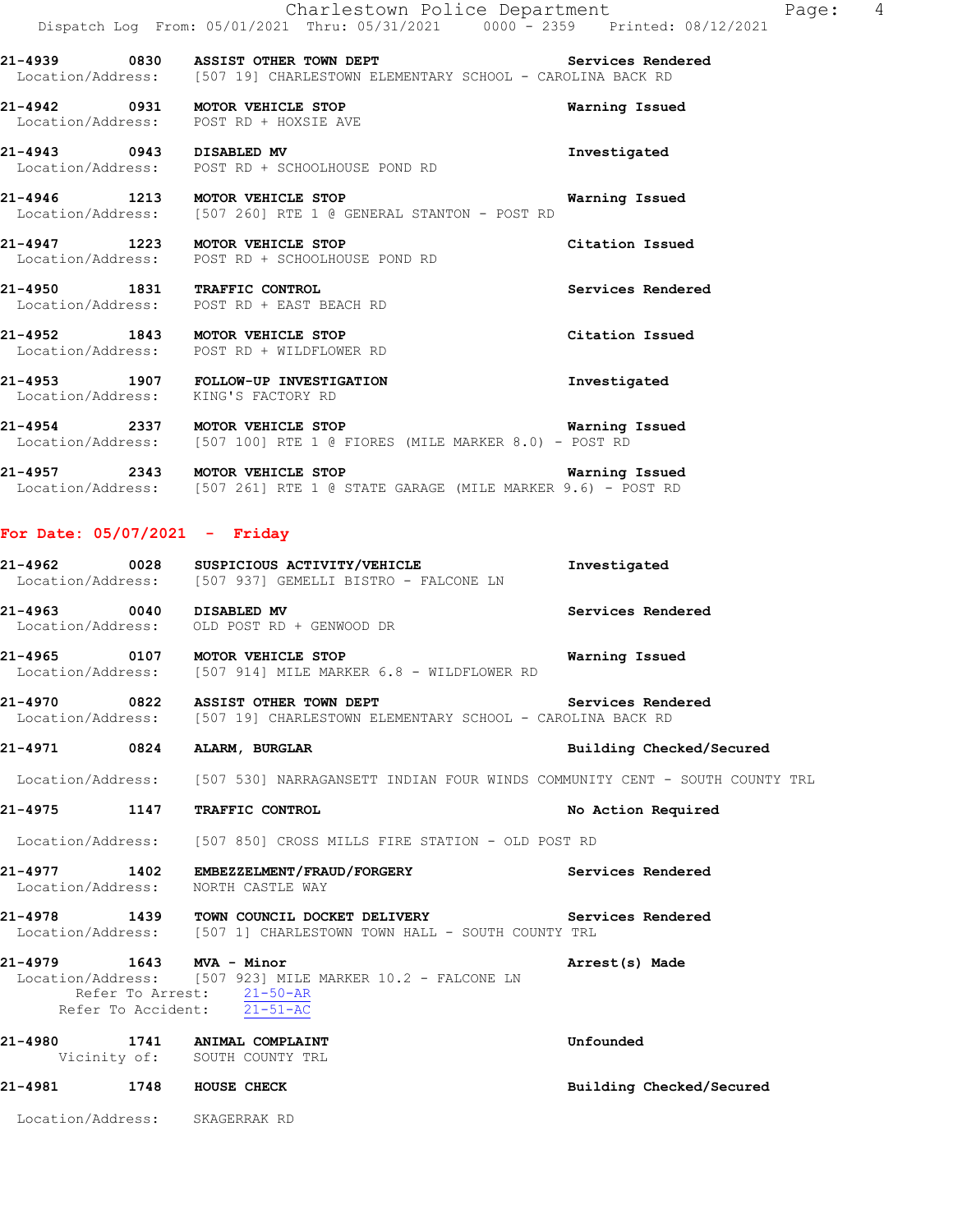|                                                       |      | Charlestown Police Department<br>Dispatch Log From: 05/01/2021 Thru: 05/31/2021 0000 <sup>-</sup> -2359 Printed: 08/12/2021            | Page: 5                       |  |
|-------------------------------------------------------|------|----------------------------------------------------------------------------------------------------------------------------------------|-------------------------------|--|
|                                                       |      | 21-4983 1815 OFFICER WANTED<br>Location/Address: [507 642] CHARLESTOWN POLICE DEPARTMENT - OLD POST RD<br>Refer To Incident: 21-156-OF | Report Taken                  |  |
|                                                       |      | 21-4985 1846 ALARM, BURGLAR<br>Location/Address: [507 610] FROSTY DREW OBSERVATORY - PARK LN                                           | False Alarm                   |  |
| 21-4986 1905 LARCENY                                  |      | Location/Address: DRIFTWOOD DR<br>Refer To Incident: 21-157-OF                                                                         | Report Taken                  |  |
| 21-4987 1915 VANDALISM<br>Location/Address: UPLAND RD |      |                                                                                                                                        | Services Rendered             |  |
|                                                       |      | 21-4988 2019 MOTOR VEHICLE STOP<br>Location/Address: [507 260] RTE 1 @ GENERAL STANTON - POST RD                                       | Warning Issued                |  |
|                                                       |      | 21-4990 2113 POLICE TRANSPORT                                                                                                          | Taken/Refered to Other Agency |  |
|                                                       |      | Location/Address: [507 642] CHARLESTOWN POLICE DEPARTMENT - OLD POST RD                                                                |                               |  |
|                                                       |      | 21-4991 2149 OFFICER WANTED<br>Location/Address: [507 841] BREACHWAY GRILL - CHARLESTOWN BEACH RD<br>Refer To Incident: 21-158-OF      | Report Taken                  |  |
|                                                       |      | For Date: $05/08/2021 - Saturday$                                                                                                      |                               |  |
|                                                       |      | 21-4996 0526 POLICE INFORMATION                                                                                                        | No Action Required            |  |
|                                                       |      | Vicinity of: [507 528] NARRAGANSETT INDIAN TRIBAL HEADQUARTERS-OLD - SOUTH COUNTY TRL                                                  |                               |  |
|                                                       |      | 21-4999 0813 OFFICER WANTED<br>Location/Address: [507 410] DUNKIN DONUTS - OLD POST RD                                                 | Investigated                  |  |
|                                                       |      | 21-5003 1025 MOTOR VEHICLE STOP<br>Vicinity of: MOONSTONE BEACH RD - POST RD                                                           | Warning Issued                |  |
|                                                       |      | 21-5004 1026 MOTOR VEHICLE STOP<br>Location/Address: POST RD + MEADOW LN                                                               | Warning Issued                |  |
| 21-5006                                               | 1102 | MOTOR VEHICLE STOP<br>Location/Address: POST RD + SCHOOLHOUSE POND RD                                                                  | Warning Issued                |  |
|                                                       |      | 21-5007 1112 MOTOR VEHICLE STOP<br>Location/Address: POST RD + SCHOOLHOUSE POND RD                                                     | Citation Issued               |  |
|                                                       |      | 21-5009 1155 FOLLOW-UP INVESTIGATION<br>Location/Address: INDIAN CHURCH RD<br>Refer To Incident: 21-159-OF                             | Investigated                  |  |
|                                                       |      | 21-5011 1355 MOTOR VEHICLE STOP<br>Location/Address: POST RD + FALCONE LN                                                              | Warning Issued                |  |
|                                                       |      | 21-5012 1413 SUSPICIOUS ACTIVITY/VEHICLE                                                                                               | Transported to Hospital       |  |
|                                                       |      | Location/Address: SOUTH COUNTY TRL<br>Refer To Summons: 21-51-AR                                                                       |                               |  |
|                                                       |      | 21-5016 1810 OFFICER WANTED<br>Vicinity of: SAND PLAIN RD                                                                              | Peace Restored                |  |
| Location/Address: NARROW LN                           |      | 21-5017 1837 ASSIST CITIZEN                                                                                                            | Services Rendered             |  |
|                                                       |      | 21-5019 1852 ALARM, BURGLAR<br>Location/Address: STARRETT DR                                                                           | False Alarm                   |  |
|                                                       |      | 21-5020 1910 OFFICER WANTED<br>Location/Address: [507 295] RTE 1A @ MCGREW'S - OLD POST RD<br>Refer To Incident: 21-160-OF             | Report Taken                  |  |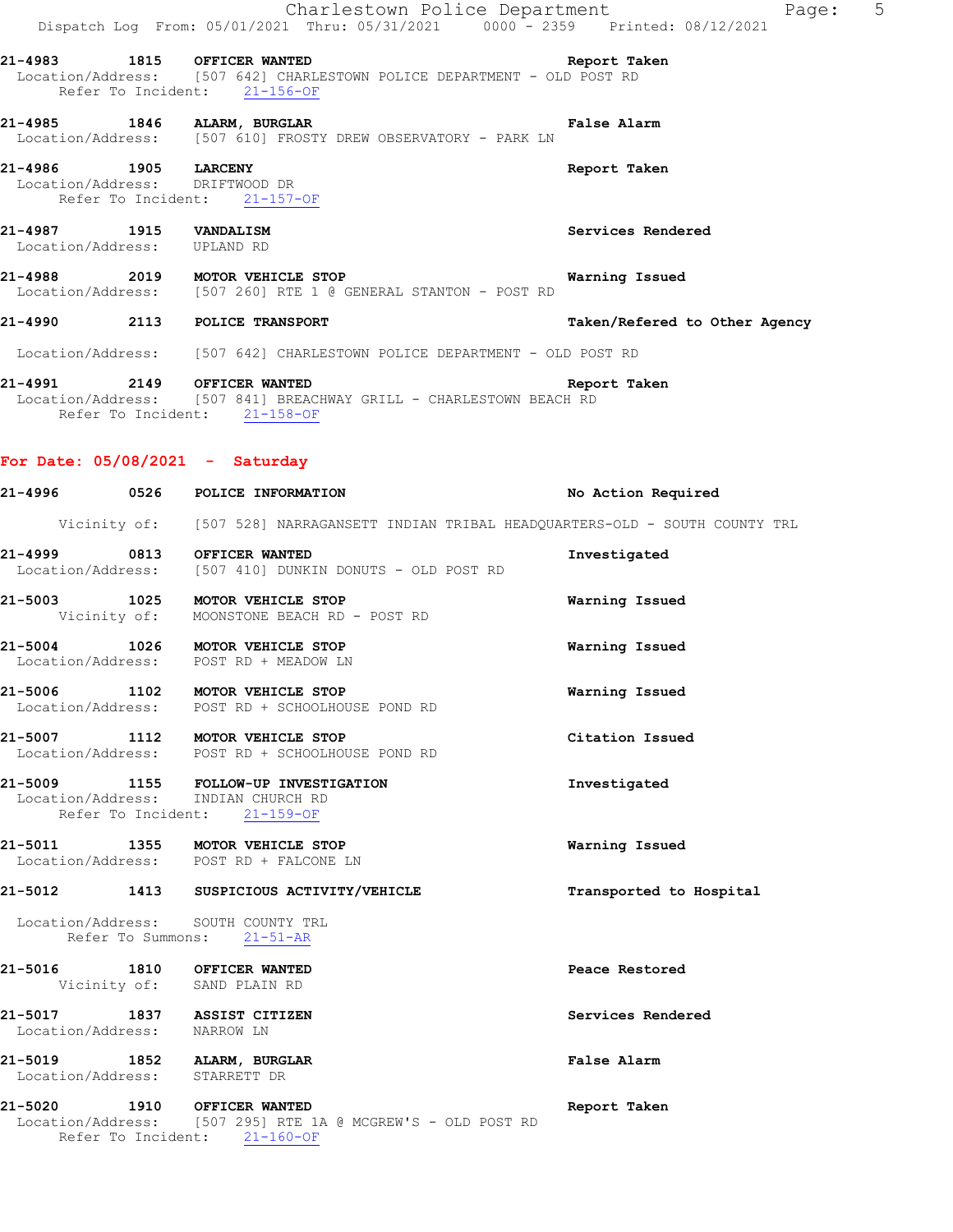|                                                                                               | Charlestown Police Department<br>Dispatch Log From: 05/01/2021 Thru: 05/31/2021 0000 - 2359 Printed: 08/12/2021         |                    |
|-----------------------------------------------------------------------------------------------|-------------------------------------------------------------------------------------------------------------------------|--------------------|
|                                                                                               | 21-5022 2150 DISTURBANCE/Music/Noise Services Rendered Location/Address: [507 64] RATHSKELLER RESTAURANT - OLD COACH RD |                    |
| For Date: $05/09/2021 -$ Sunday                                                               |                                                                                                                         |                    |
|                                                                                               | 21-5031 0113 DISABLED MV<br>Location/Address: POST RD + SOUTH COUNTY TRL                                                | Services Rendered  |
| 21-5036 0708 MVA - Minor<br>Location/Address: NARRAGANSETT TRL<br>Refer To Accident: 21-52-AC |                                                                                                                         | Report Taken       |
| 21-5037 0829 WARRANT ARREST<br>Refer To Arrest: 21-52-AR                                      | Location/Address: [507 642] CHARLESTOWN POLICE DEPARTMENT - OLD POST RD                                                 | Arrest(s) Made     |
| 21-5038 1110 COMPLAINT<br>Location/Address: WHIPPLE DR<br>Refer To Incident: 21-161-OF        |                                                                                                                         | Investigated       |
| 21-5039 1551 POLICE TRANSPORT                                                                 | Location/Address: [507 642] CHARLESTOWN POLICE DEPARTMENT - OLD POST RD                                                 | Services Rendered  |
| 21-5042 1743 POLICE INFORMATION                                                               |                                                                                                                         | No Action Required |
| Location/Address: [507 414] OLD RD                                                            |                                                                                                                         |                    |
| 21-5043 1816 DIS CONDUCT / FIGHT<br>Location/Address: SHANNOCK RD                             |                                                                                                                         | Investigated       |
| For Date: $05/10/2021$ - Monday                                                               |                                                                                                                         |                    |
| 21-5051 0817 TRAFFIC CONTROL                                                                  | Services Rendered<br>Location/Address: [507 19] CHARLESTOWN ELEMENTARY SCHOOL - CAROLINA BACK RD                        |                    |
| 21-5052                                                                                       | 0824 ASSIST OTHER TOWN DEPT<br>Location/Address: [507 19] CHARLESTOWN ELEMENTARY SCHOOL - CAROLINA BACK RD              | Services Rendered  |
| 21-5056                                                                                       | 0902 MOTOR VEHICLE STOP<br>Location/Address: SOUTH COUNTY TRL + MAPLE LAKE FARM RD                                      | Warning Issued     |
|                                                                                               | 21-5057 0917 MOTOR VEHICLE STOP<br>Location/Address: POST RD + LAKESIDE DR                                              | Warning Issued     |
| 21-5058 0925 DUMPING VIOLATIONS                                                               | Location/Address: [507 303] RTE 1 @ SOUTH SHORE MENTAL HEALTH (MM 9.0) - POST RD                                        | Services Rendered  |
| 21-5059 1051 MOTOR VEHICLE STOP<br>Location/Address: POST RD + LAKESIDE DR                    |                                                                                                                         | Warning Issued     |
| 21-5060 1055 VANDALISM<br>Location/Address: WHIPPLE DR                                        | Refer To Incident: 21-162-OF                                                                                            | Report Taken       |
| Location/Address: BOULDER AVE                                                                 | 21-5061 1101 SUSPICIOUS ACTIVITY/VEHICLE                                                                                | Services Rendered  |
| Location/Address: BOTKA DR<br>Refer To Incident: 21-162-OF                                    | 21-5062 1127 FOLLOW-UP INVESTIGATION                                                                                    | Report Taken       |
| 21-5063 1200 MVA - Minor<br>Refer To Incident: 21-163-OF                                      | Location/Address: POST RD + ROSS HILL RD                                                                                | Report Taken       |
| Location/Address: CAROLINA BACK RD                                                            | 21-5064 1318 LOST/STOLEN LICENSE PLATES                                                                                 | Report Taken       |

Refer To Incident: 21-164-OF

Page:  $6$ <br> $021$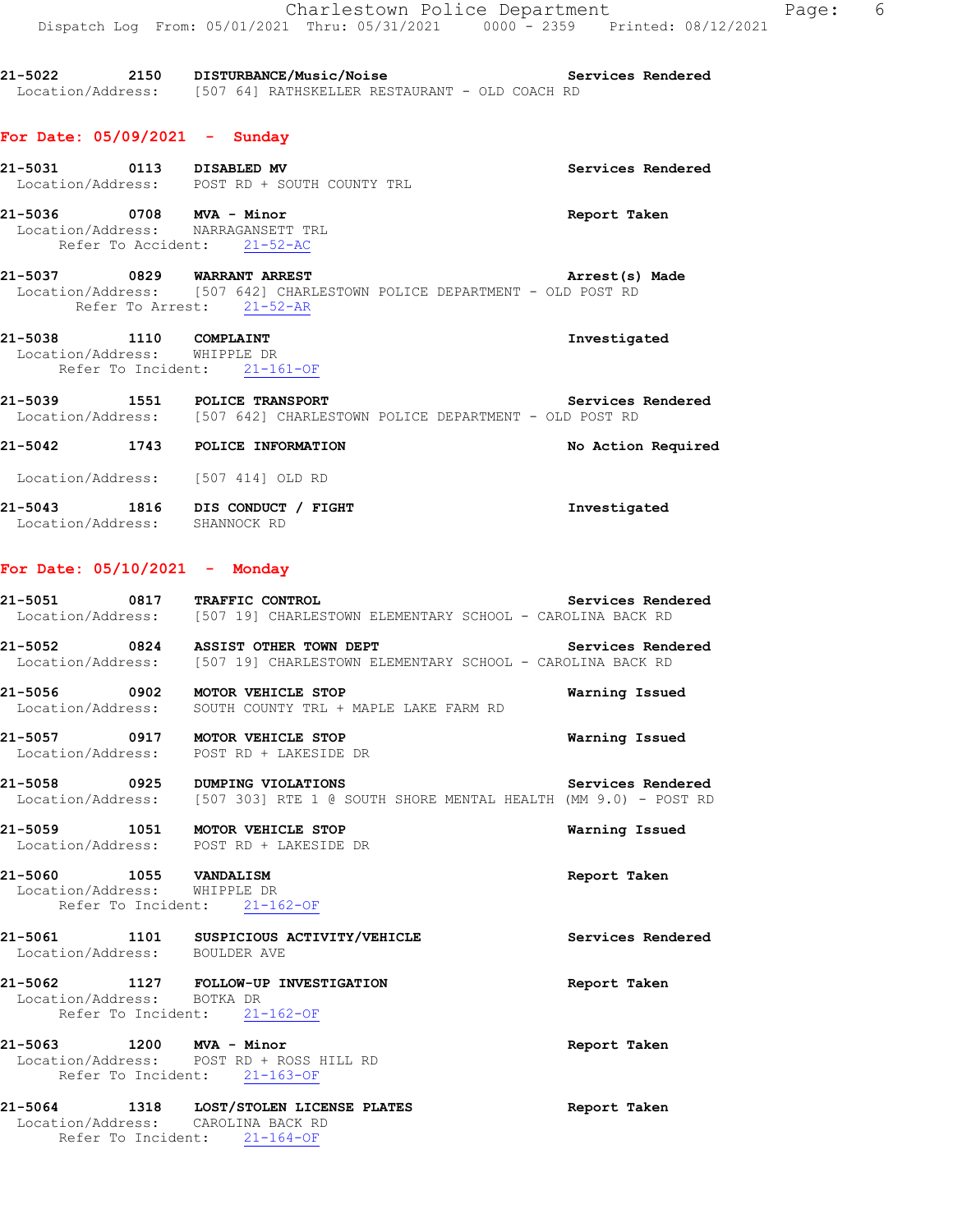### **21-5068 1528 MVA - W/Injury/Fluid/Hazard Transported to Hospital**

 Location/Address: ROSS HILL RD + POST RD Refer To Accident: 21-53-AC

# **21-5069 1548 ROAD HAZARD/OBSTRUCTION Taken/Refered to Other Agency**

Location/Address: KING'S FACTORY RD

# **21-5070 1556 SUSPICIOUS ACTIVITY/VEHICLE False Alarm**  Location/Address: [507 657] COUNTRY FOOD MART, LLC - SOUTH COUNTY TRL

- **21-5071 1640 ROAD HAZARD/OBSTRUCTION Removed Hazard**  Location/Address: KING'S FACTORY RD
- **21-5072 1708 OFFICER WANTED Unfounded**  Location/Address: POST RD + PROSSER TRL

### **21-5073 1726 MVA - W/Injury/Fluid/Hazard Arrest(s) Made**  Vicinity of: [507 889] STONEY HILL FARM - SHUMANKANUC HILL RD Refer To Summons: 21-53-AR Refer To Accident: 21-54-AC

**21-5074 1832 OFFICER WANTED Peace Restored**  Location/Address: CHARLES AVE

# **21-5075 2004 ANIMAL COMPLAINT Taken/Refered to Other Agency**

Location/Address: [507 670] KLONDIKE RD

**21-5076 2015 DOMESTIC/Assault/Diso/Other Peace Restored**  Location/Address: CHARLES AVE

### **For Date: 05/11/2021 - Tuesday**

| 21-5090           | 0821 |  | <b>TRAFFIC CONTROL</b>                                    |  |  | Services Rendered |
|-------------------|------|--|-----------------------------------------------------------|--|--|-------------------|
| Location/Address: |      |  | [507 19] CHARLESTOWN ELEMENTARY SCHOOL - CAROLINA BACK RD |  |  |                   |

- **21-5092 0956 POLICE INFORMATION Investigated**  Location/Address: NARRAGANSETT TRL
- **21-5093 1023 FOLLOW-UP INVESTIGATION Report Taken**  Location/Address: NARRAGANSETT TRL Refer To Incident: 21-165-OF
- **21-5094 1040 REGISTERED SEX OFFENDER Report Taken**  Refer To Incident: 21-166-OF

# **21-5095 1115 SUSPICIOUS ACTIVITY/VEHICLE Investigated**  Location/Address: ALTON CAROLINA RD

# **21-5103 1524 PSYCHOLOGICAL EMERGENCY Transported to Hospital**

Location/Address: WHIPPLE DR

**21-5104 1723 SUSPICIOUS ACTIVITY/VEHICLE Report Taken**  Location/Address: TUCKER ST Refer To Incident: 21-169-OF

| 21-5105           | 1902 | SUSPICIOUS ACTIVITY/VEHICLE | Could Not Locate |
|-------------------|------|-----------------------------|------------------|
| Location/Address: |      | [507 725] SHANNOCK RD       |                  |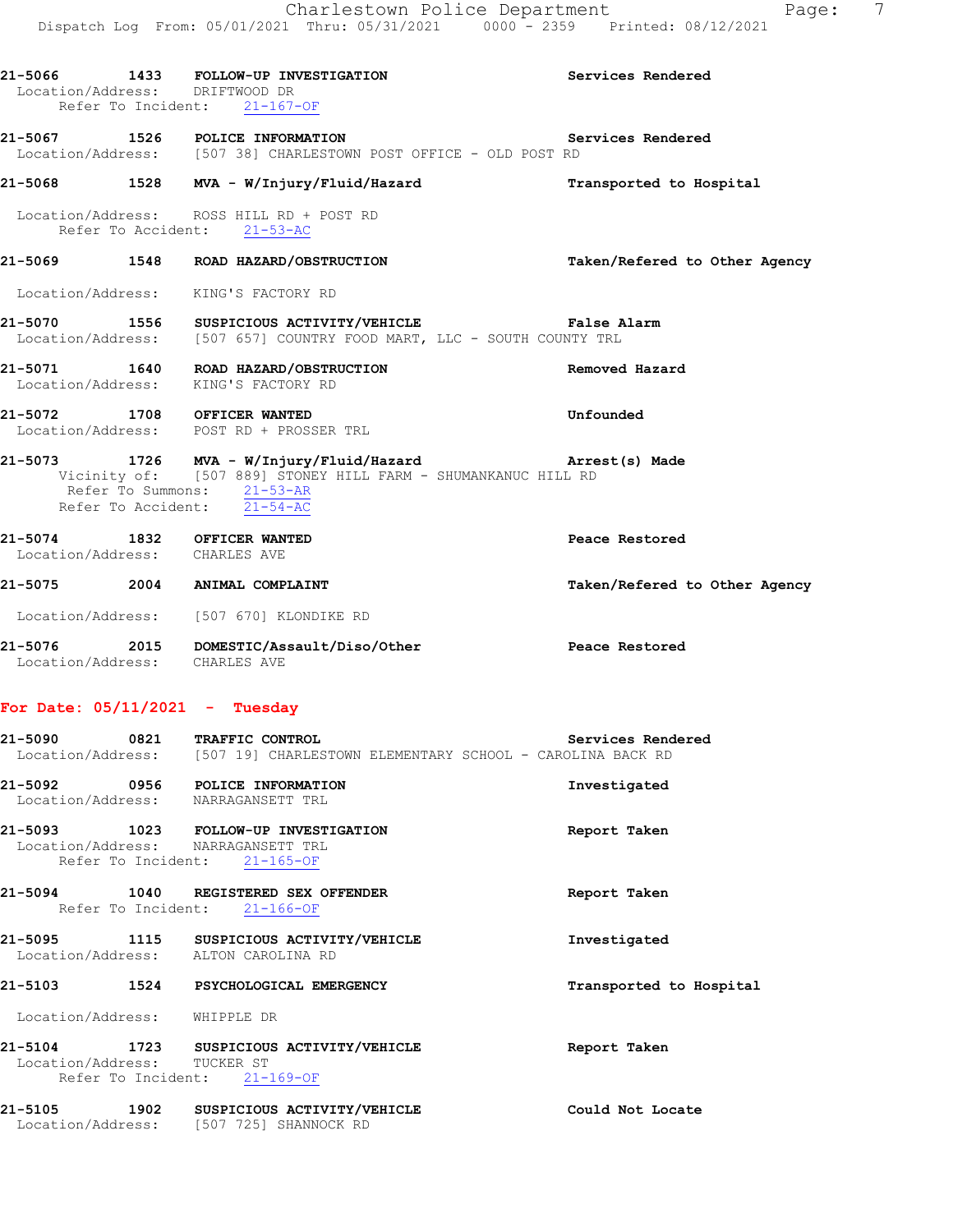|         |                                                                                                                                        | Charlestown Police Department<br>8 <sup>8</sup><br>Page:<br>Dispatch Log From: 05/01/2021 Thru: 05/31/2021 0000 - 2359 Printed: 08/12/2021 |
|---------|----------------------------------------------------------------------------------------------------------------------------------------|--------------------------------------------------------------------------------------------------------------------------------------------|
|         | 21-5109 2101 ALARM, BURGLAR                                                                                                            | Building Checked/Secured                                                                                                                   |
|         | Location/Address: [507 46] WASHINGTON TRUST COMPANY - OLD POST RD                                                                      |                                                                                                                                            |
|         | For Date: $05/12/2021$ - Wednesday                                                                                                     |                                                                                                                                            |
| 21-5128 | 0607 PHONE CALL                                                                                                                        | No Action Required                                                                                                                         |
|         | Location/Address: [507 19] CHARLESTOWN ELEMENTARY SCHOOL - CAROLINA BACK RD                                                            | 21-5129 		 0822 		 ASSIST OTHER TOWN DEPT 		 Services Rendered                                                                             |
|         | 21-5131 0940 HOUSE CHECK                                                                                                               | Building Checked/Secured                                                                                                                   |
|         | Location/Address: CHARLES AVE                                                                                                          |                                                                                                                                            |
|         | 21-5132 1023 MVA - W/Injury/Fluid/Hazard<br>Location/Address: SOUTH COUNTY TRL + CAROLINA BACK RD<br>Refer To Accident: 21-56-AC       | Report Taken                                                                                                                               |
|         | 21-5133 1113 ROAD HAZARD/OBSTRUCTION<br>Location/Address: [507 263] RTE 1 @ TOURIST INFO (MILE MARKER 7.6) - POST RD                   | Removed Hazard                                                                                                                             |
|         | 21-5134 1220 POLICE INFORMATION<br>Vicinity of: [507 19] CHARLESTOWN ELEMENTARY SCHOOL - CAROLINA BACK RD<br>Refer To Arrest: 21-54-AR | Investigated                                                                                                                               |
|         | 21-5135 1248 WELL BEING CHECK                                                                                                          | No Action Required                                                                                                                         |
|         | Location/Address: SHANNOCK RD                                                                                                          |                                                                                                                                            |
|         | 21-5136 1500 DISABLED MV                                                                                                               | No Action Required                                                                                                                         |
|         |                                                                                                                                        | Location/Address: [507 303] RTE 1 @ SOUTH SHORE MENTAL HEALTH (MM 9.0) - POST RD                                                           |
|         | 21-5137 1516 WELL BEING CHECK<br>Location/Address: HILLTOP DR                                                                          | Services Rendered                                                                                                                          |
| 21-5140 | 1936 TRAFFIC CONTROL                                                                                                                   | No Action Required                                                                                                                         |
|         | Location/Address: SHUMANKANUC HILL RD                                                                                                  |                                                                                                                                            |
|         | 21-5141 1945 MOTOR VEHICLE STOP<br>Location/Address: POST RD + LAKESIDE DR                                                             | Warning Issued                                                                                                                             |
|         | 21-5143 2019 MOTOR VEHICLE STOP<br>Refer To Arrest: 21-55-AR                                                                           | Arrest(s) Made<br>Vicinity of: [507 309] RTE 1A @ CROSS MILLS FIRE DEPARTMENT - OLD POST RD                                                |
|         | 21-5144 2101 DISABLED MV                                                                                                               | No Action Required                                                                                                                         |
|         |                                                                                                                                        | Location/Address: [507 327] CHARLESTOWN BEACH TOWN PARKING LOT - CHARLESTOWN BEACH RD                                                      |
|         | For Date: $05/13/2021$ - Thursday                                                                                                      |                                                                                                                                            |
|         | 21-5155 0023 TRAFFIC CONTROL                                                                                                           | No Action Required                                                                                                                         |
|         | Location/Address: [507 850] CROSS MILLS FIRE STATION - OLD POST RD                                                                     |                                                                                                                                            |
|         | Location/Address: [507 19] CHARLESTOWN ELEMENTARY SCHOOL - CAROLINA BACK RD                                                            | 21-5162 0824 ASSIST OTHER TOWN DEPT Services Rendered                                                                                      |
|         | 21-5163 0844 TRAFFIC CONTROL<br>Location/Address: SHUMANKANUC HILL RD + GARDNER RD                                                     | Services Rendered                                                                                                                          |
|         | 21-5165 0942 ALARM, BURGLAR<br>Location/Address: [507 895] WINDSWEPT CENTER - OLD POST RD                                              | False Alarm                                                                                                                                |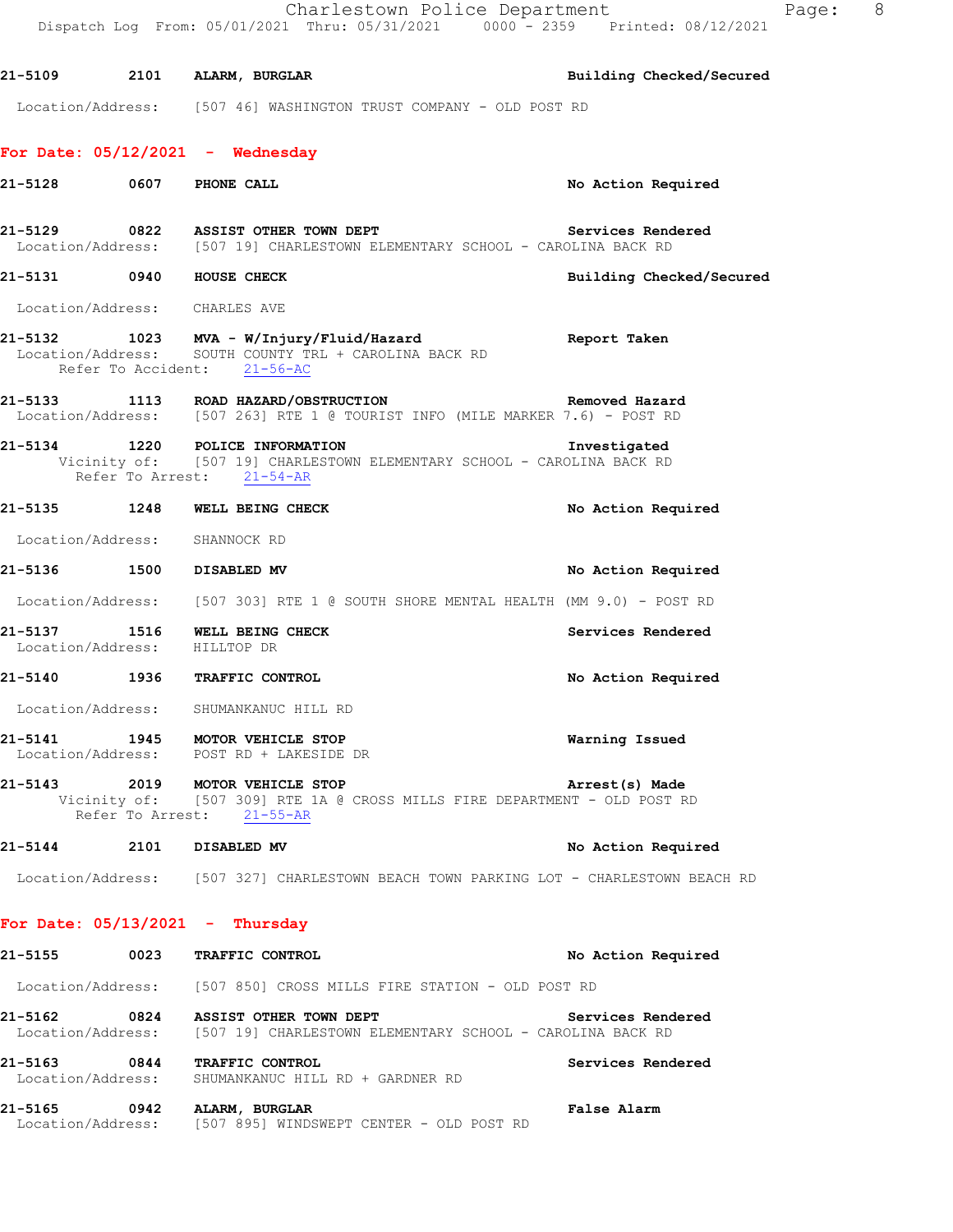|         |      | Charlestown Police Department<br>Dispatch Log From: 05/01/2021 Thru: 05/31/2021 0000 - 2359 Printed: 08/12/2021                    | Page: 9                       |
|---------|------|------------------------------------------------------------------------------------------------------------------------------------|-------------------------------|
|         |      | 21-5166 1016 ANIMAL COMPLAINT<br>Location/Address: [507 20] NINIGRET PARK - PARK LN                                                | Investigated                  |
|         |      | 21-5167 1109 POLICE INFORMATION Services<br>Location/Address: [507 642] CHARLESTOWN POLICE DEPARTMENT - OLD POST RD                | Services Rendered             |
|         |      | 21-5173 1512 MOTOR VEHICLE COMPLAINT<br>Location/Address: POST RD + WILDFLOWER RD                                                  | Could Not Locate              |
|         |      | 21-5174 1537 POLICE INFORMATION<br>Location/Address: CHARLESTOWN BEACH RD<br>Refer To Incident: 21-171-OF                          | Report Taken                  |
|         |      | 21-5175 1546 MOTOR VEHICLE STOP 120 Warning Issued<br>Location/Address: [507 261] RTE 1 @ STATE GARAGE (MILE MARKER 9.6) - POST RD |                               |
|         |      | 21-5177 1730 MOTOR VEHICLE STOP<br>Location/Address: POST RD + LAKESIDE DR                                                         | Warning Issued                |
|         |      | 21-5178 1809 MOTOR VEHICLE STOP<br>Vicinity of: SHANNOCK RD + MAPLE LAKE FARM RD                                                   | Warning Issued                |
|         |      | 21-5179 1845 TRAFFIC CONTROL<br>Location/Address: [507 267] RTE 1 @ HITCHING POST - POST RD                                        | Warning Issued                |
|         |      | 21-5180 2307 MOTOR VEHICLE STOP Citation Issued<br>Location/Address: [507 100] RTE 1 @ FIORES (MILE MARKER 8.0) - POST RD          |                               |
|         |      | 21-5186 2358 TRAFFIC CONTROL Serv<br>Location/Address: [507 889] STONEY HILL FARM - SHUMANKANUC HILL RD                            | Services Rendered             |
|         |      | For Date: $05/14/2021$ - Friday                                                                                                    |                               |
|         |      | 21-5192 0749 TRAFFIC CONTROL Marning Issue<br>Location/Address: [507 19] CHARLESTOWN ELEMENTARY SCHOOL - CAROLINA BACK RD          | Warning Issued                |
|         |      | 21-5194 0828 TRAFFIC CONTROL <b>Warning Issued</b><br>Location/Address: [507 100] RTE 1 @ FIORES (MILE MARKER 8.0) - POST RD       |                               |
|         |      | 21-5195 0832 ASSIST OTHER TOWN DEPT<br>Location/Address: [507 19] CHARLESTOWN ELEMENTARY SCHOOL - CAROLINA BACK RD                 | Services Rendered             |
| 21-5196 | 0902 | MOTOR VEHICLE STOP                                                                                                                 | No Action Required            |
|         |      | Location/Address: [507 284] RTE 91 @ RICHMOND LINE - ALTON CAROLINA RD                                                             |                               |
| 21-5197 | 0910 | POLICE INFORMATION                                                                                                                 | Taken/Refered to Other Agency |
|         |      | Location/Address: BUCKEYE BROOK RD                                                                                                 |                               |
| 21-5198 | 0912 | MOTOR VEHICLE STOP<br>Location/Address: [507 362] RTE 2 @ SUNOCO - SOUTH COUNTY TRL                                                | Warning Issued                |

**21-5199 0919 MOTOR VEHICLE STOP Warning Issued**  Location/Address: SOUTH COUNTY TRL + NEW BISCUIT CITY RD

**21-5201 0923 MOTOR VEHICLE STOP Warning Issued**  Location/Address: SOUTH COUNTY TRL + NEW BISCUIT CITY RD

**21-5202 0932 TRAFFIC CONTROL No Action Required**  Location/Address: ROSS HILL RD **21-5203 0954 TRAFFIC CONTROL No Action Required** 

Location/Address: SHUMANKANUC HILL RD

**21-5204 1018 MOTOR VEHICLE STOP Arrest(s) Made**  Vicinity of: ALTON CAROLINA RD Refer To Summons: 21-57-AR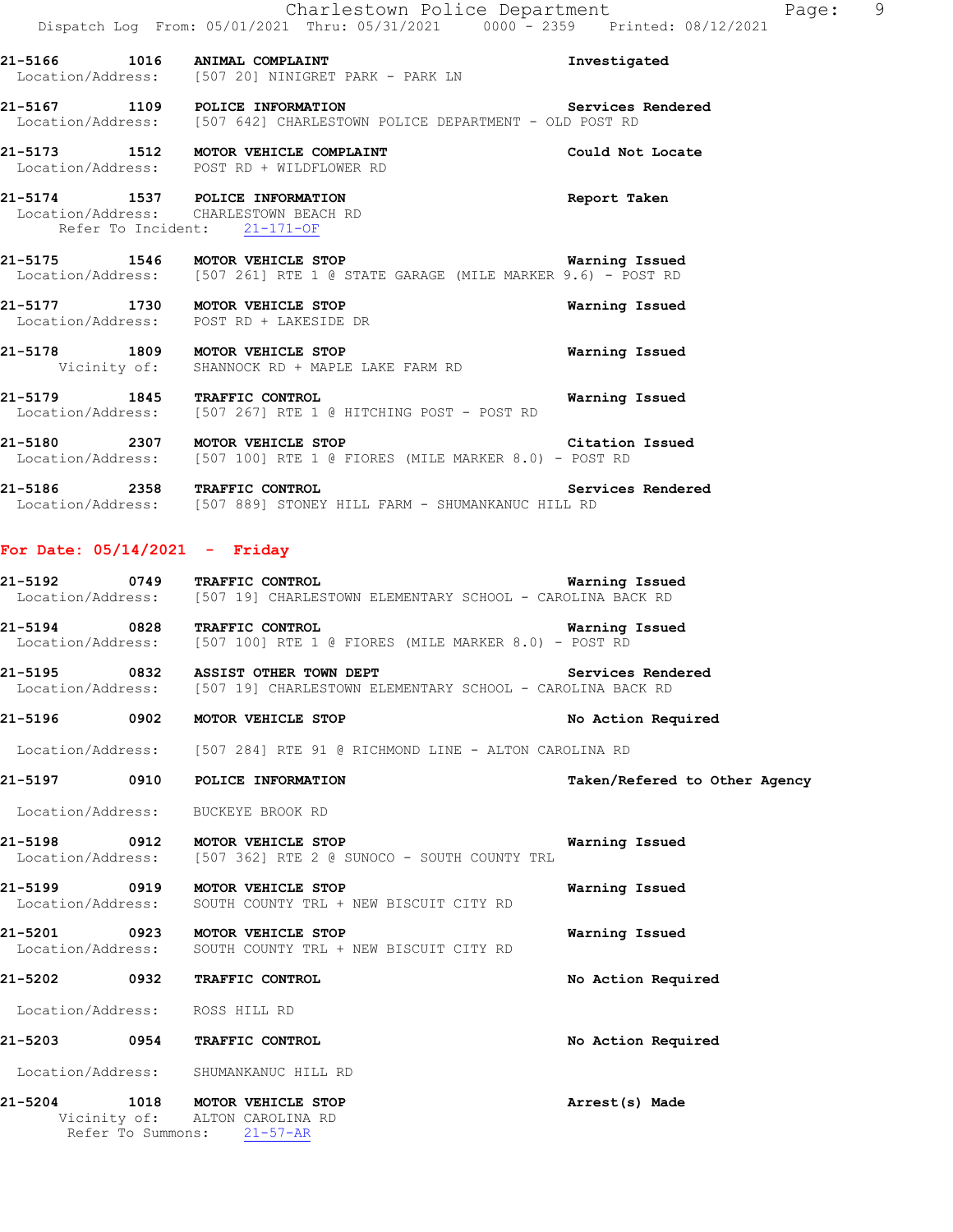Charlestown Police Department Fage: 10 Dispatch Log From: 05/01/2021 Thru: 05/31/2021 0000 - 2359 Printed: 08/12/2021

**21-5205 1111 DISABLED MV Investigated**  Location/Address: [507 283] RTE 2 @ GIFT BARN - SOUTH COUNTY TRL **21-5206 1306 TRAFFIC CONTROL CONTROL Marning Issued Warning Issued** Location/Address: [507 607] RTE 1 @ BESTWAY - POST RD Location/Address: [507 607] RTE 1 @ BESTWAY - POST RD **21-5207 1512 MOTOR VEHICLE STOP Warning Issued**  Location/Address: NARROW LN + OLD POST RD **21-5209 1535 MOTOR VEHICLE STOP Warning Issued**  Location/Address: SOUTH COUNTY TRL + CAROLINA BACK RD **21-5210 1617 FOUND/LOST PROPERTY Taken to Family/Guardian/Other** Location/Address: CLARKIN POND RD **21-5212 2012 MOTOR VEHICLE STOP Warning Issued**  Location/Address: [507 100] RTE 1 @ FIORES (MILE MARKER 8.0) - POST RD **21-5213 2022 MOTOR VEHICLE STOP Warning Issued**  Location/Address: [507 258] RTE 1 @ SOUTH KINGSTOWN LINE (MM 11.4) - POST RD **21-5214 2022 MOTOR VEHICLE STOP Warning Issued**  Location/Address: POST RD + MEADOW LN **21-5216 2030 MOTOR VEHICLE STOP Warning Issued**  Vicinity of: POST RD + FALCONE LN **21-5217 2032 MOTOR VEHICLE STOP Warning Issued**  Location/Address: [507 100] RTE 1 @ FIORES (MILE MARKER 8.0) - POST RD **21-5219 2056 PHONE CALL No Action Required 21-5220 2102 COMPLAINT No Action Required**  Location/Address: SHANNOCK RD **21-5221 2119 ROAD HAZARD/OBSTRUCTION Removed Hazard**  Vicinity of: KING'S FACTORY RD + POST RD **21-5222 2125 MVA - Minor Report Taken**  Location/Address: [507 100] POST RD + KING'S FACTORY RD Refer To Accident: 21-57-AC **21-5223 2321 SUSPICIOUS ACTIVITY/VEHICLE Services Rendered**  Location/Address: [507 852] STARRETT DR **For Date: 05/15/2021 - Saturday 21-5236 0706 MOTOR VEHICLE STOP Warning Issued**  Location/Address: POST RD + SCHOOLHOUSE POND RD

**21-5238 0807 MOTOR VEHICLE STOP WATALLE WATHING ISSUED**<br>Vicinity of: [507 247] HUNGRY HAVEN RESTAURANT - SOUTH COUNTY TRL Vicinity of: [507 247] HUNGRY HAVEN RESTAURANT - SOUTH COUNTY TRL

**21-5241 0903 MOTOR VEHICLE STOP Warning Issued**<br>Location/Address: [507 276] RTE 2 @ RICHMOND LINE - SOUTH COUNTY TRL [507 276] RTE 2 @ RICHMOND LINE - SOUTH COUNTY TRL

**21-5245 1045 COMPLAINT Investigated**  Location/Address: OLD POST RD

**21-5246 1135 SUSPICIOUS ACTIVITY/VEHICLE Investigated**  Location/Address: GARDENIA DR

**21-5247 1147 MOTOR VEHICLE STOP Warning Issued**  Location/Address: [507 100] RTE 1 @ FIORES (MILE MARKER 8.0) - POST RD

**21-5248 1201 ASSIST CITIZEN Services Rendered**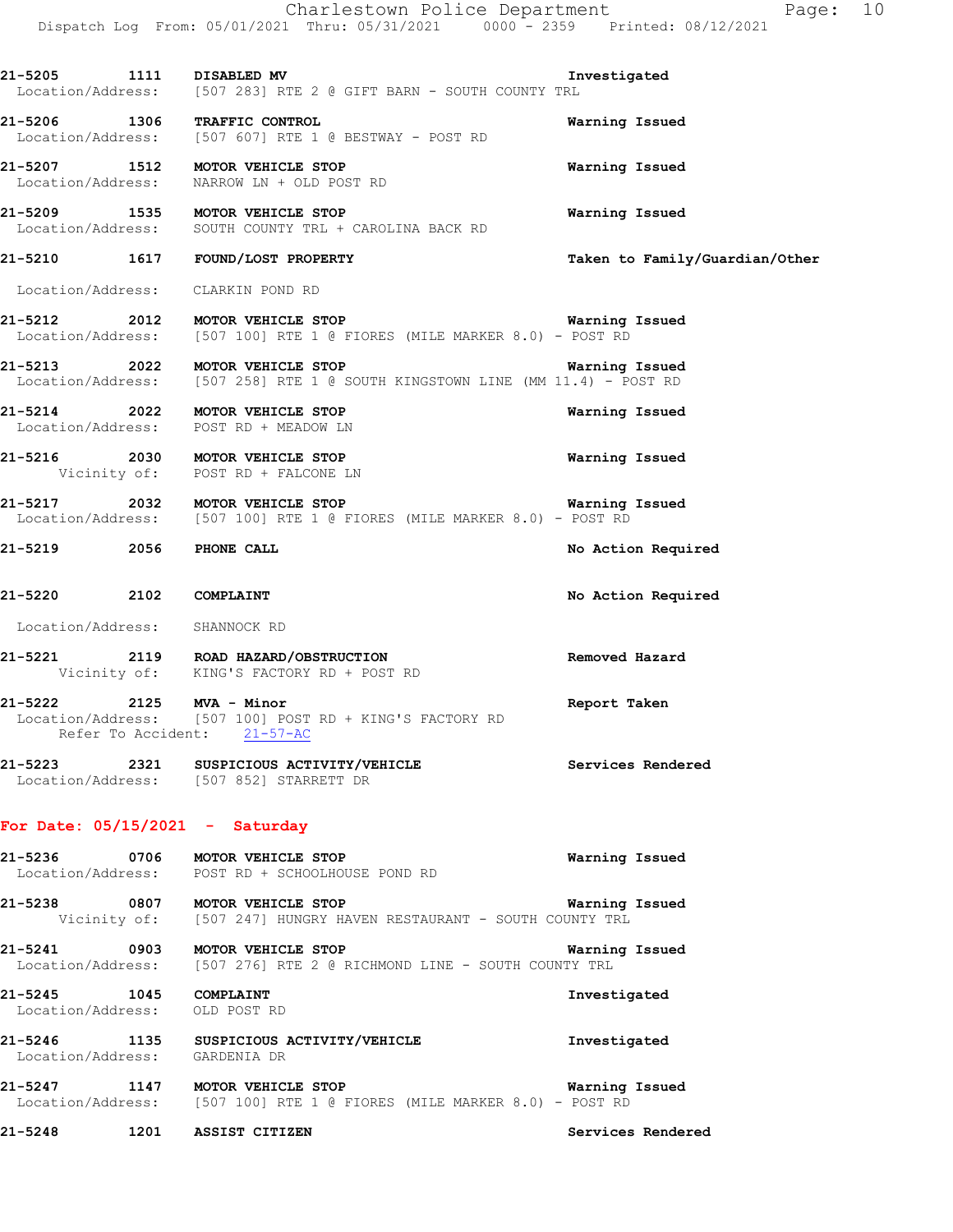Charlestown Police Department The Page: 11 Dispatch Log From: 05/01/2021 Thru: 05/31/2021 0000 - 2359 Printed: 08/12/2021

Location/Address: LAURI DR

### **21-5249 1215 TRAFFIC CONTROL Services Rendered**  Location/Address: KING'S FACTORY RD + SHUMANKANUC HILL RD

### **21-5251 1340 MOTOR VEHICLE STOP Arrest(s) Made**  Location/Address: OLD COACH RD + CRESTWOOD LN Refer To Arrest: 21-58-AR

# **21-5254 1544 POLICE TRANSPORT Taken/Refered to Other Agency**

Location/Address: [507 642] CHARLESTOWN POLICE DEPARTMENT - OLD POST RD

- **21-5259 1905 TRAFFIC CONTROL Warning Issued**  Location/Address: NARROW LN + AUBURN DR
- **21-5261 2005 MOTOR VEHICLE STOP Warning Issued**  Location/Address: [507 924] MILE MARKER 10.6 - NARROW LN
- 21-5262 2023 DISTURBANCE/Music/Noise Services Rendered Location/Address: [507 64] RATHSKELLER RESTAURANT OLD COACH RD [507 64] RATHSKELLER RESTAURANT - OLD COACH RD
- **21-5263 2041 MOTOR VEHICLE STOP Warning Issued**  Location/Address: POST RD + KING'S FACTORY RD

### **For Date: 05/16/2021 - Sunday**

- **21-5267 0742 MOTOR VEHICLE STOP WATER WATER WARED WARED WARED WARED WARED WARED WARED WARED WARED WARED WARED W**<br>Location/Address: [507 923] MILE MARKER 10.2 FALCONE LN [507 923] MILE MARKER 10.2 - FALCONE LN
- **21-5268 0755 MOTOR VEHICLE STOP Warning Issued**  Location/Address: KING'S FACTORY RD + SHUMANKANUC HILL RD
- **21-5269 0819 TRAFFIC CONTROL Services Rendered**  Location/Address: SHUMANKANUC HILL RD
- **21-5270 0853 MOTOR VEHICLE STOP Warning Issued**  Location/Address: [507 276] RTE 2 @ RICHMOND LINE - SOUTH COUNTY TRL
- **21-5271 0903 MOTOR VEHICLE STOP Warning Issued** Location/Address: [507 276] RTE 2 @ RICHMOND LINE SOUTH COUNTY TRL [507 276] RTE 2 @ RICHMOND LINE - SOUTH COUNTY TRL
- **21-5273 0919 OFFICER WANTED Services Rendered**  Location/Address: NEW BISCUIT CITY RD
- **21-5275 1021 MOTOR VEHICLE STOP Arrest(s) Made**  Vicinity of: CHARLESTOWN BEACH RD Refer To Summons: 21-59-AR
- **21-5277 1111 FIRE, BRUSH Extinquished**  Location/Address: WHIPPLE DR
- **21-5279 1710 MOTOR VEHICLE STOP Warning Issued**  Vicinity of: SHANNOCK RD
- **21-5282 1746 MOTOR VEHICLE STOP Warning Issued**  Location/Address: MAPLE LAKE FARM RD + SHANNOCK RD
- **21-5283 1754 MOTOR VEHICLE STOP Warning Issued**  Location/Address: POST RD + LAKESIDE DR
- **21-5284 1808 MOTOR VEHICLE STOP Warning Issued**  Location/Address: POST RD + ROSS HILL RD
- **21-5285 1810 MOTOR VEHICLE STOP Warning Issued**  Location/Address: [507 909] MILE MARKER 5.2 - WEST BEACH RD
- **21-5289 1958 ANIMAL COMPLAINT Report Taken**  Location/Address: RIVERVIEW DR Refer To Incident: 21-174-OF
- 
- 
- 
- 
- - - -
			-
			-
			-
		- - -
				-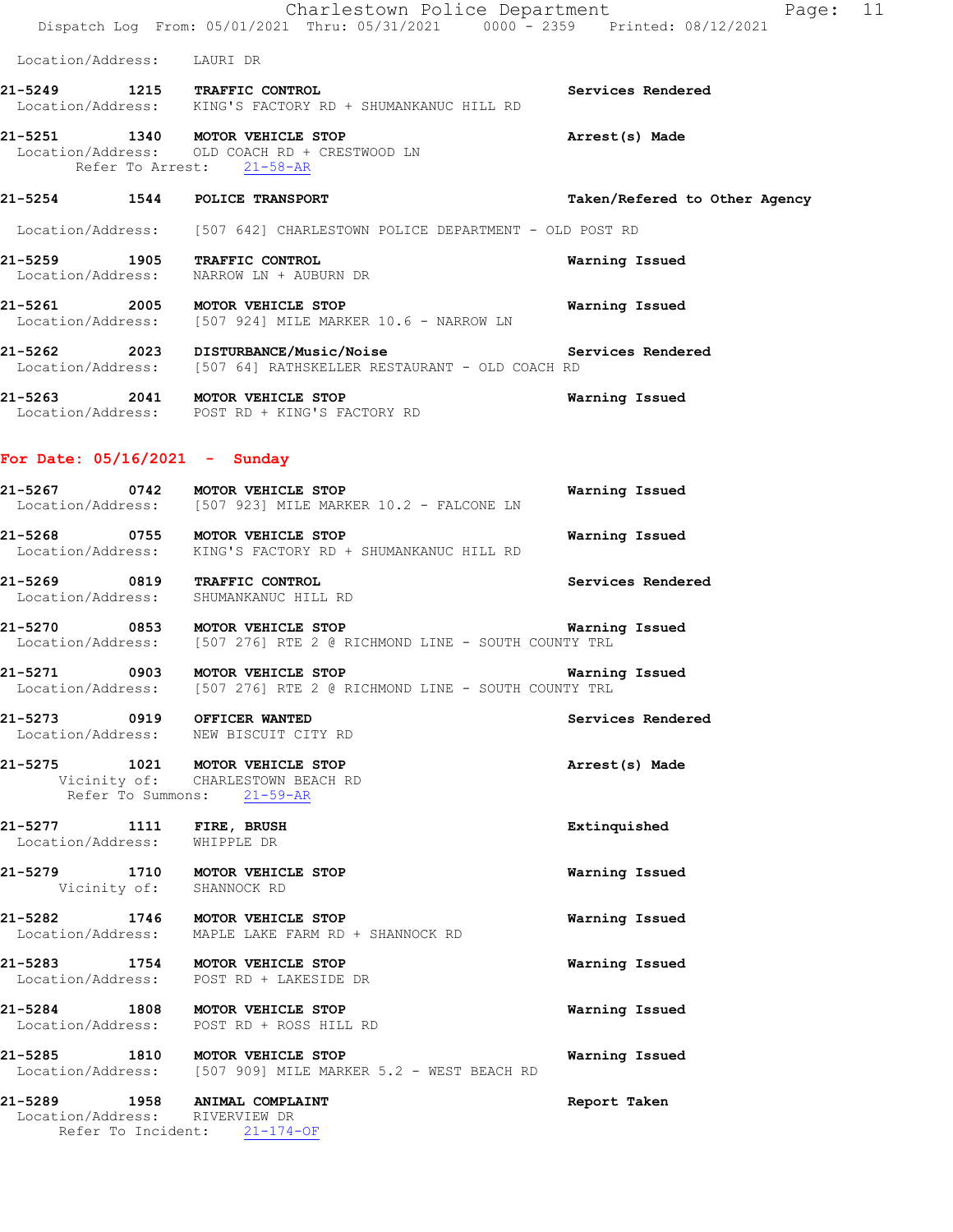**21-5290 2127 MOTOR VEHICLE COMPLAINT Could Not Locate**  Location/Address: [507 276] RTE 2 @ RICHMOND LINE - SOUTH COUNTY TRL

**21-5291 2137 MOTOR VEHICLE COMPLAINT Investigated**  Location/Address: [507 956] CHARLESTOWN RESIDENTIAL COLLECTION CENTER - SAND HILL RD

**21-5292 2159 MOTOR VEHICLE STOP Warning Issued**  Location/Address: [507 914] MILE MARKER 6.8 - WILDFLOWER RD

**21-5293 2245 SUSPICIOUS ACTIVITY/VEHICLE Could Not Locate**  Location/Address: [507 275] RTE 1 @ WESTERLY LINE - POST RD

**21-5294 2253 DISTURBANCE/Music/Noise Services Rendered**  Location/Address: POST RD

### **For Date: 05/17/2021 - Monday**

**21-5302 0243 COMPLAINT No Action Required**  Location/Address: [507 45] RIPPY'S LIQUOR MART - SOUTH COUNTY TRL **21-5308 0307 COMPLAINT Services Rendered**  Location/Address: [507 45] RIPPY'S LIQUOR MART - SOUTH COUNTY TRL **21-5309 0826 TRAFFIC CONTROL Services Rendered**  Location/Address: KING'S FACTORY RD + SHUMANKANUC HILL RD **21-5310 0906 POLICE INFORMATION Services Rendered**  Location/Address: [507 38] CHARLESTOWN POST OFFICE - OLD POST RD **21-5318 1238 FIRE, OTHER Removed Hazard**  Vicinity of: [507 357] K&S PIZZA - CAROLINA BACK RD **21-5319 1320 MOTOR VEHICLE STOP Warning Issued**  Vicinity of: [507 546] KLONDIKE RD **21-5320 1352 WELL BEING CHECK Investigated**  Location/Address: **21-5321 1522 ASSIST OTHER AGENCY Services Rendered**  Location/Address: POST RD + NARROW LN **21-5322 1634 MOTOR VEHICLE STOP Citation Issued**  Vicinity of: KING'S FACTORY RD **21-5323 1700 SUSPICIOUS ACTIVITY/VEHICLE Investigated**  Location/Address: ATLANTIS DR **21-5324 1803 MOTOR VEHICLE STOP Warning Issued**<br>Vicinity of: [507 100] RTE 1 @ FIORES (MILE MARKER 8.0) - POST RD [507 100] RTE 1 @ FIORES (MILE MARKER 8.0) - POST RD **21-5326 1858 SUSPICIOUS ACTIVITY/VEHICLE Investigated**  Vicinity of: [507 45] SOUTH COUNTY TRL **21-5327 1923 SERVE SUMMONS Could Not Locate** 

Location/Address: LAURI DR

**21-5328 2046 MOTOR VEHICLE STOP Citation Issued**  Location/Address: POST RD + ROSS HILL RD

### **For Date: 05/18/2021 - Tuesday**

| 21-5337           | 0115<br>Vicinity of: | MOTOR VEHICLE STOP<br>NARROW LN                            |  | Citation Issued   |
|-------------------|----------------------|------------------------------------------------------------|--|-------------------|
| 21-5348           | 0536                 | DISABLED MV                                                |  | Services Rendered |
| Location/Address: |                      | [507 261] RTE 1 @ STATE GARAGE (MILE MARKER 9.6) - POST RD |  |                   |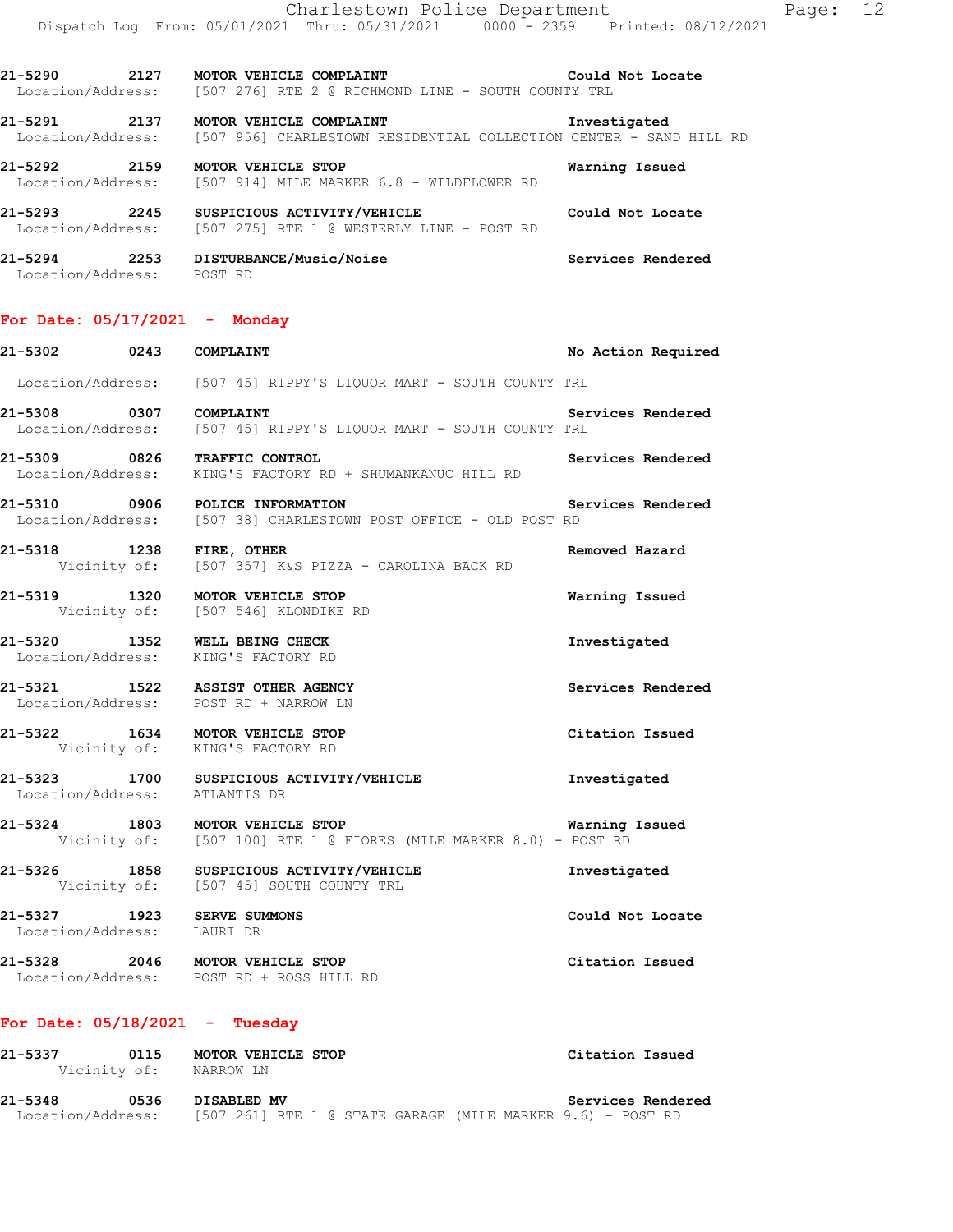Charlestown Police Department Fage: 13 Dispatch Log From: 05/01/2021 Thru: 05/31/2021 0000 - 2359 Printed: 08/12/2021 **21-5349 0556 MOTOR VEHICLE STOP Citation Issued**  Location/Address: SOUTH COUNTY TRL + CLARKIN POND RD **21-5350 0615 MOTOR VEHICLE STOP Warning Issued**  Location/Address: POST RD + SCHOOLHOUSE POND RD **21-5351 0631 TRAFFIC CONTROL Services Rendered**  Location/Address: SHUMANKANUC HILL RD **21-5352 0655 MOTOR VEHICLE STOP Warning Issued**  Vicinity of: ALTON CAROLINA RD **21-5353 0704 MOTOR VEHICLE STOP Citation Issued**  Vicinity of: ALTON CAROLINA RD **21-5354 0719 MOTOR VEHICLE STOP Warning Issued**  Vicinity of: ALTON CAROLINA RD **21-5355 0720 MOTOR VEHICLE COMPLAINT Could Not Locate** [507 266] RTE 1 @ WILLOWS - POST RD Location/Address: [507 266] RTE 1 @ WILLOWS - POST RD **21-5356 0733 MOTOR VEHICLE STOP Citation Issued**  Vicinity of: ALTON CAROLINA RD **21-5357 0750 TRAFFIC CONTROL Marning Issued**<br>Location/Address: [507 19] CHARLESTOWN ELEMENTARY SCHOOL - CAROLINA BACK RD [507 19] CHARLESTOWN ELEMENTARY SCHOOL - CAROLINA BACK RD **21-5358 0812 WELL BEING CHECK Investigated**  Location/Address: WILLOW RD **21-5359 0826 ASSIST OTHER TOWN DEPT Services Rendered**  Location/Address: [507 19] CHARLESTOWN ELEMENTARY SCHOOL - CAROLINA BACK RD **21-5360 0850 DISABLED MV Services Rendered**  Location/Address: POST RD + EAST BEACH RD **21-5361 0938 MOTOR VEHICLE STOP Citation Issued**  Location/Address: [507 276] RTE 2 @ RICHMOND LINE - SOUTH COUNTY TRL **21-5363 0951 MOTOR VEHICLE STOP Warning Issued**  Location/Address: SOUTH COUNTY TRL + LAURI DR **21-5364 1018 POLICE INFORMATION Report Taken**  Location/Address: [507 435] SOUTH SHORE MENTAL HEALTH CHARLESTOWN HOUS - OLD POST RD Refer To Incident: 21-175-OF **21-5365 1324 ALARM, FIRE False Alarm**  Location/Address: CLEARVIEW RD **21-5366 1407 POLICE INFORMATION Report Taken**  Location/Address: [507 642] CHARLESTOWN POLICE DEPARTMENT - OLD POST RD Refer To Incident: 21-176-OF **21-5367 1540 TRAFFIC CONTROL Warning Issued**  Location/Address: OLD POST RD + FORT NINIGRET RD **21-5368 1628 MOTOR VEHICLE COMPLAINT COULD NOT COULD NOT LOCATE**<br>
Location/Address: [507 276] RTE 2 @ RICHMOND LINE - SOUTH COUNTY TRL [507 276] RTE 2 @ RICHMOND LINE - SOUTH COUNTY TRL **21-5369 1639 TRAFFIC CONTROL Services Rendered**  Location/Address: NARROW LN + AUBURN DR **21-5370 1644 TRAFFIC CONTROL No Action Required**  Location/Address: SHUMANKANUC HILL RD + GARDNER RD **21-5371 1654 DISABLED MV Services Rendered**  [507 260] RTE 1 @ GENERAL STANTON - POST RD **21-5372 1717 DISABLED MV No Action Required**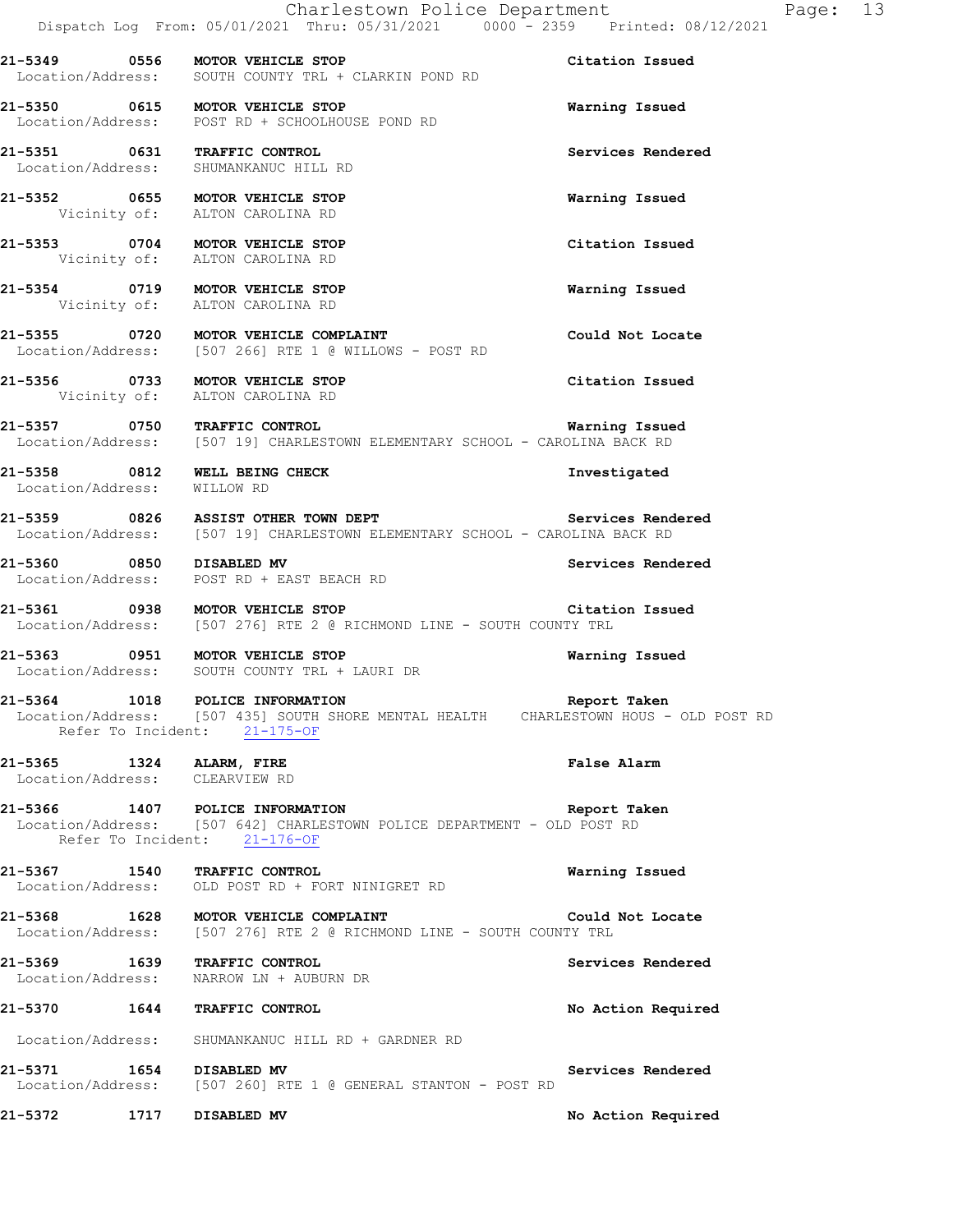|                               |      | Charlestown Police Department<br>Dispatch Log From: 05/01/2021 Thru: 05/31/2021 0000 - 2359 Printed: 08/12/2021                      |                    | Page: 14 |  |
|-------------------------------|------|--------------------------------------------------------------------------------------------------------------------------------------|--------------------|----------|--|
|                               |      | Vicinity of: OLD POST RD + KLONDIKE RD                                                                                               |                    |          |  |
|                               |      | 21-5373 1729 MOTOR VEHICLE STOP                                                                                                      | Citation Issued    |          |  |
|                               |      | Location/Address: POST RD + ROSS HILL RD                                                                                             |                    |          |  |
|                               |      | 21-5374 1738 MOTOR VEHICLE STOP<br>Location/Address: [507 100] RTE 1 @ FIORES (MILE MARKER 8.0) - POST RD                            | Warning Issued     |          |  |
|                               |      | 21-5379 2029 MOTOR VEHICLE STOP<br>Location/Address: NEW BISCUIT CITY RD + SOUTH COUNTY TRL                                          | Warning Issued     |          |  |
|                               |      | For Date: $05/19/2021$ - Wednesday                                                                                                   |                    |          |  |
| 21-5384                       | 0013 | DISABLED MV<br>Location/Address: [507 362] RTE 2 @ SUNOCO - SOUTH COUNTY TRL                                                         | Investigated       |          |  |
|                               |      | 21-5391 0142 DISTURBANCE/Music/Noise<br>Vicinity of: WEST BEACH RD + POST RD                                                         | Unfounded          |          |  |
| Location/Address:             |      | 21-5393 0212 DISTURBANCE/Music/Noise<br>OLD POST RD                                                                                  | Investigated       |          |  |
|                               |      | 21-5394 0546 TRAFFIC CONTROL                                                                                                         | No Action Required |          |  |
|                               |      | Location/Address: [507 37] CHARLESTOWN WINE AND SPIRITS - OLD POST RD                                                                |                    |          |  |
|                               |      | 21-5397 0806 TRAFFIC CONTROL                                                                                                         | No Action Required |          |  |
|                               |      | Location/Address: GARDNER RD - SHUMANKANUC HILL RD                                                                                   |                    |          |  |
| 21-5399                       |      | 0825 ASSIST OTHER TOWN DEPT<br>Location/Address: [507 19] CHARLESTOWN ELEMENTARY SCHOOL - CAROLINA BACK RD                           | Services Rendered  |          |  |
|                               |      | 21-5400 0841 POLICE INFORMATION<br>Location/Address: EAST BEACH RD                                                                   | Services Rendered  |          |  |
|                               |      | 21-5401 0925 TRAFFIC CONTROL                                                                                                         | No Action Required |          |  |
|                               |      | Location/Address: SHUMANKANUC HILL RD + GARDNER RD                                                                                   |                    |          |  |
| 21-5402                       | 0940 | TRAFFIC CONTROL                                                                                                                      | No Action Required |          |  |
| Location/Address: OLD POST RD |      |                                                                                                                                      |                    |          |  |
|                               |      | 21-5403 0952 TRAFFIC CONTROL                                                                                                         | No Action Required |          |  |
|                               |      | Location/Address: [507 100] RTE 1 @ FIORES (MILE MARKER 8.0) - POST RD                                                               |                    |          |  |
|                               |      | 21-5404 1017 TRAFFIC CONTROL                                                                                                         | No Action Required |          |  |
|                               |      | Location/Address: ROSS HILL RD + BUCKEYE BROOK RD                                                                                    |                    |          |  |
| Location/Address: NARROW LN   |      | 21-5405 1048 TRAFFIC CONTROL                                                                                                         | Services Rendered  |          |  |
|                               |      | 21-5406 1051 MOTOR VEHICLE STOP<br>Location/Address: [507 100] RTE 1 @ FIORES (MILE MARKER 8.0) - POST RD                            | Warning Issued     |          |  |
|                               |      | 21-5408 1138 DISABLED MV<br>Location/Address: [507 100] RTE 1 @ FIORES (MILE MARKER 8.0) - POST RD                                   | Services Rendered  |          |  |
| 21-5410 1217 VANDALISM        |      | Location/Address: OLD POST RD<br>Refer To Incident: 21-177-OF                                                                        | Report Taken       |          |  |
|                               |      | 21-5411 1240 ASSIST OTHER TOWN DEPT Services Rendered<br>Location/Address: [507 19] CHARLESTOWN ELEMENTARY SCHOOL - CAROLINA BACK RD |                    |          |  |
| Location/Address: TUCKER ST   |      | 21-5412 1456 WELL BEING CHECK                                                                                                        | Services Rendered  |          |  |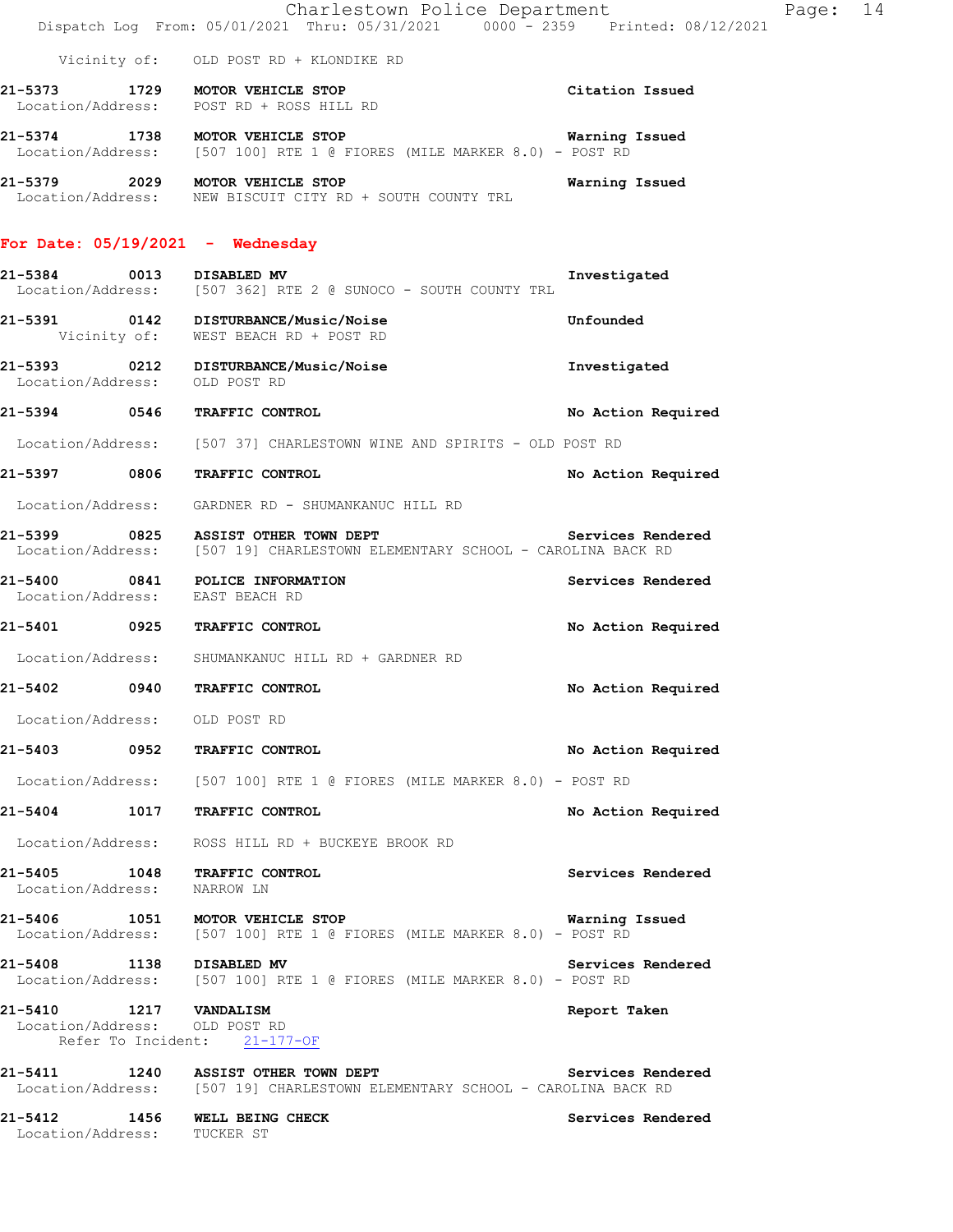Vicinity of: [507 28] SIMPLE PEASURES - SOUTH COUNTY TRL **21-5415 1553 ALARM, BURGLAR INVERGENT AND REACH POST LOCATION ARTINA** - CHARLESTOWN BEACH RD [507 219] SHELTER COVE MARINA - CHARLESTOWN BEACH RD

**21-5414 1548 MOTOR VEHICLE STOP Warning Issued** 

**21-5416 1651 MOTOR VEHICLE STOP Warning Issued**  Location/Address: POST RD + SCHOOLHOUSE POND RD

**21-5422 1824 TRAFFIC CONTROL Services Rendered**  Location/Address: SHUMANKANUC HILL RD

**21-5423 1857 ASSIST OTHER POLICE DEPT Services Rendered**  Location/Address: [507 291] RTE 216 @ WESTERLY LINE - ROSS HILL RD

**21-5426 2001 ALARM, FIRE Investigated**  Location/Address: SHANNOCK RD

**21-5427 2028 POLICE INFORMATION Investigated**  Location/Address: [507 642] CHARLESTOWN POLICE DEPARTMENT - OLD POST RD Refer To Incident: 21-178-OF

### **For Date: 05/20/2021 - Thursday**

**21-5437 0715 FOLLOW-UP INVESTIGATION Report Taken**  Location/Address: OLD POST RD Refer To Incident: 21-177-OF **21-5438 0801 TRAFFIC CONTROL Citation Issued**  Location/Address: [507 19] CHARLESTOWN ELEMENTARY SCHOOL - CAROLINA BACK RD 21-5439 **0823** ASSIST OTHER TOWN DEPT **Services Rendered**  Location/Address: [507 19] CHARLESTOWN ELEMENTARY SCHOOL - CAROLINA BACK RD **21-5440 0857 MOTOR VEHICLE STOP Warning Issued**  Location/Address: [507 914] MILE MARKER 6.8 - WILDFLOWER RD **21-5441 0918 MOTOR VEHICLE STOP Warning Issued**  Vicinity of: SOUTH COUNTY TRL **21-5442 0925 TRAFFIC CONTROL No Action Required**  Location/Address: MATUNUCK SCHOOLHOUSE RD **21-5443 0932 TRAFFIC CONTROL Warning Issued**  Location/Address: NARROW LN **21-5444 0957 POLICE INFORMATION Report Taken**  Location/Address: [507 642] CHARLESTOWN POLICE DEPARTMENT - OLD POST RD Refer To Incident: 21-179-OF **21-5445 1019 TRAFFIC CONTROL Warning Issued**  Location/Address: [507 100] RTE 1 @ FIORES (MILE MARKER 8.0) - POST RD **21-5454 1202 MOTOR VEHICLE STOP WARKER 9.6) - POST RD**<br>Location/Address: [507 261] RTE 1 @ STATE GARAGE (MILE MARKER 9.6) - POST RD [507 261] RTE 1 @ STATE GARAGE (MILE MARKER 9.6) - POST RD **21-5456 1213 ROAD HAZARD/OBSTRUCTION Removed Hazard**  Location/Address: KING'S FACTORY RD **21-5457 1221 TRAFFIC CONTROL No Action Required**  Location: WEST BEACH ROAD **21-5459 1227 MOTOR VEHICLE STOP WARKER 4.2 - WARREN RD Warning Issued** Location/Address: [507 905] MILE MARKER 4.2 - WARREN RD  $[507 905]$  MILE MARKER  $4.2$  - WARREN RD **21-5460 1250 MOTOR VEHICLE STOP Warning Issued**  Location/Address: [507 100] RTE 1 @ FIORES (MILE MARKER 8.0) - POST RD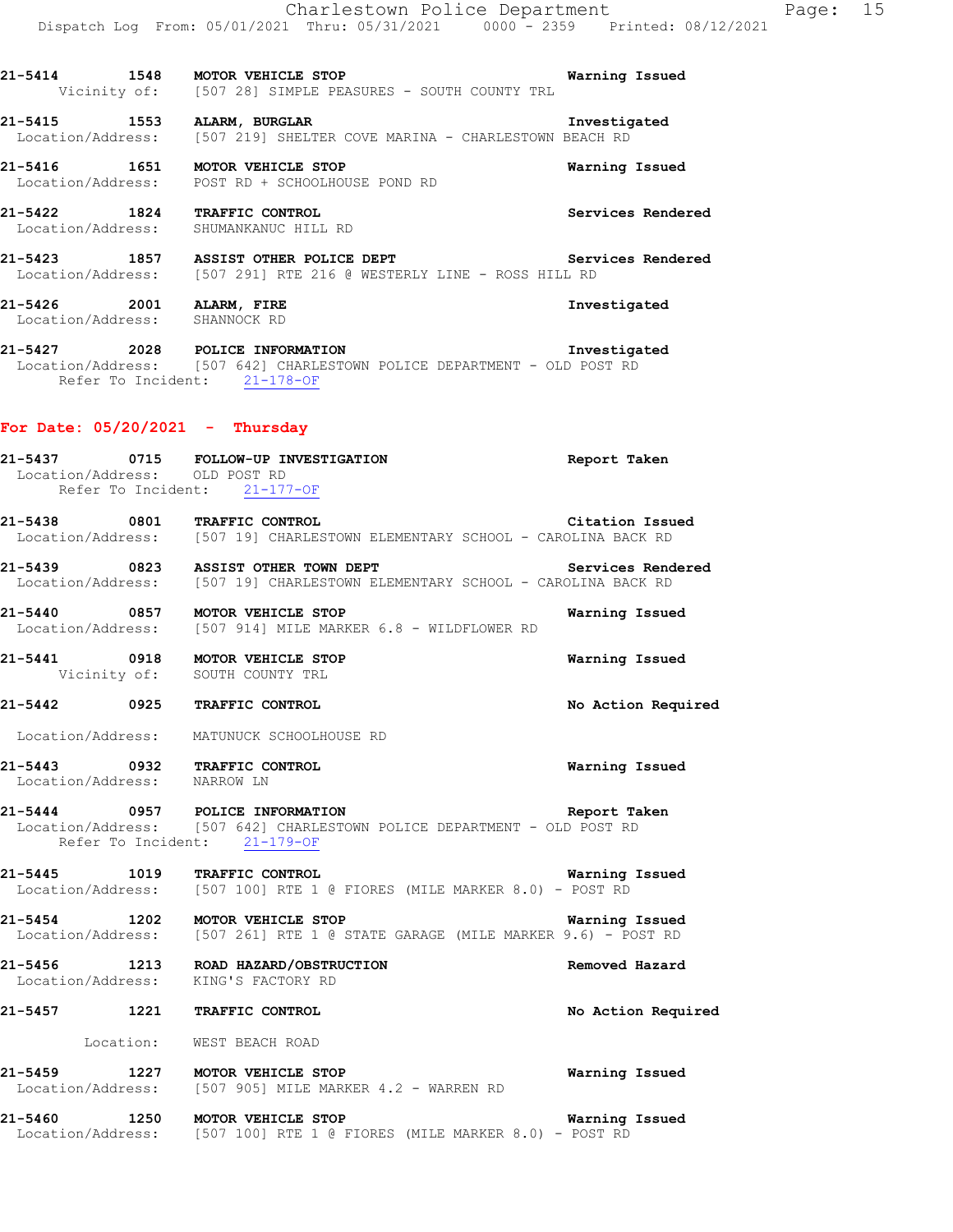| 21-5461 1256 ALARM, FIRE<br>Location/Address: SHANNOCK RD |                                                                                                                                           | <b>False Alarm</b>            |
|-----------------------------------------------------------|-------------------------------------------------------------------------------------------------------------------------------------------|-------------------------------|
|                                                           | 21-5463 1320 MOTOR VEHICLE STOP Warning Issued<br>Location/Address: [507 309] RTE 1A @ CROSS MILLS FIRE DEPARTMENT - OLD POST RD          |                               |
|                                                           | 21-5465 1402 MOTOR VEHICLE STOP <b>1200 1402</b> Marning Issued<br>Vicinity of: [507 19] CHARLESTOWN ELEMENTARY SCHOOL - CAROLINA BACK RD |                               |
|                                                           | 21-5466 1415 ANIMAL COMPLAINT<br>Location/Address: LAND HARBOR DR                                                                         | Services Rendered             |
|                                                           | 21-5467 1424 MOTOR VEHICLE STOP<br>Location/Address: KING'S FACTORY RD + NOKA LN                                                          | Warning Issued                |
|                                                           | 21-5468 1615 MOTOR VEHICLE STOP<br>Location/Address: POST RD + PROSSER TRL                                                                | Citation Issued               |
|                                                           | 21-5469 1620 ROAD HAZARD/OBSTRUCTION<br>Location/Address: [507 259] RTE 1 @ CASTLEROCK - POST RD                                          | Removed Hazard                |
|                                                           | 21-5471 1647 ROAD HAZARD/OBSTRUCTION                                                                                                      | Taken/Refered to Other Agency |
|                                                           | Location/Address: SOUTH COUNTY TRL + HONEY LOCUST DR                                                                                      |                               |
|                                                           | 21-5472 1803 TRAFFIC CONTROL<br>Location/Address: MATUNUCK SCHOOLHOUSE RD                                                                 | Warning Issued                |
|                                                           | 21-5473 1937 TRAFFIC CONTROL<br>Location/Address: SHUMANKANUC HILL RD + GARDNER RD                                                        | Services Rendered             |
|                                                           | 21-5474 2012 MOTOR VEHICLE STOP<br>Vicinity of: CAROLINA BACK RD                                                                          | Warning Issued                |
| For Date: $05/21/2021$ - Friday                           |                                                                                                                                           |                               |
|                                                           | 21-5485 0132 MVA - W/Injury/Fluid/Hazard Services Rendered<br>Vicinity of: WEST BEACH RD<br>Refer To Accident: 21-58-AC                   |                               |
|                                                           | 21-5486 0539 DISTURBANCE/Music/Noise<br>Location/Address: [507 33] BROOKSIDE APARTMENTS - SOUTH COUNTY TRL                                | Services Rendered             |
|                                                           | 21-5488 0751 MOTOR VEHICLE STOP Warning<br>Location/Address: [507 100] RTE 1 @ FIORES (MILE MARKER 8.0) - POST RD                         | Warning Issued                |

**21-5489 0819 TRAFFIC CONTROL Citation Issued**  Location/Address: SHUMANKANUC HILL RD

21-5492 **0824** ASSIST OTHER TOWN DEPT **Services Rendered** Location/Address: [507 19] CHARLESTOWN ELEMENTARY SCHOOL - CAROLINA BACK RD

**21-5491 0831 TRAFFIC CONTROL Warning Issued**  Location/Address: OLD POST RD + FORT NINIGRET RD

**21-5493 0844 MOTOR VEHICLE STOP Warning Issued**  Location/Address: [507 100] RTE 1 @ FIORES (MILE MARKER 8.0) - POST RD

**21-5494 0901 MOTOR VEHICLE STOP Warning Issued**  Location/Address: POST RD + WILDFLOWER RD

**21-5495 0908 TRAFFIC CONTROL Warning Issued**  Location/Address: OLD POST RD + NARROW LN

**21-5496 0935 TRAFFIC CONTROL No Action Required**  Location/Address: NARROW LN

**21-5497 0946 MOTOR VEHICLE STOP Citation Issued**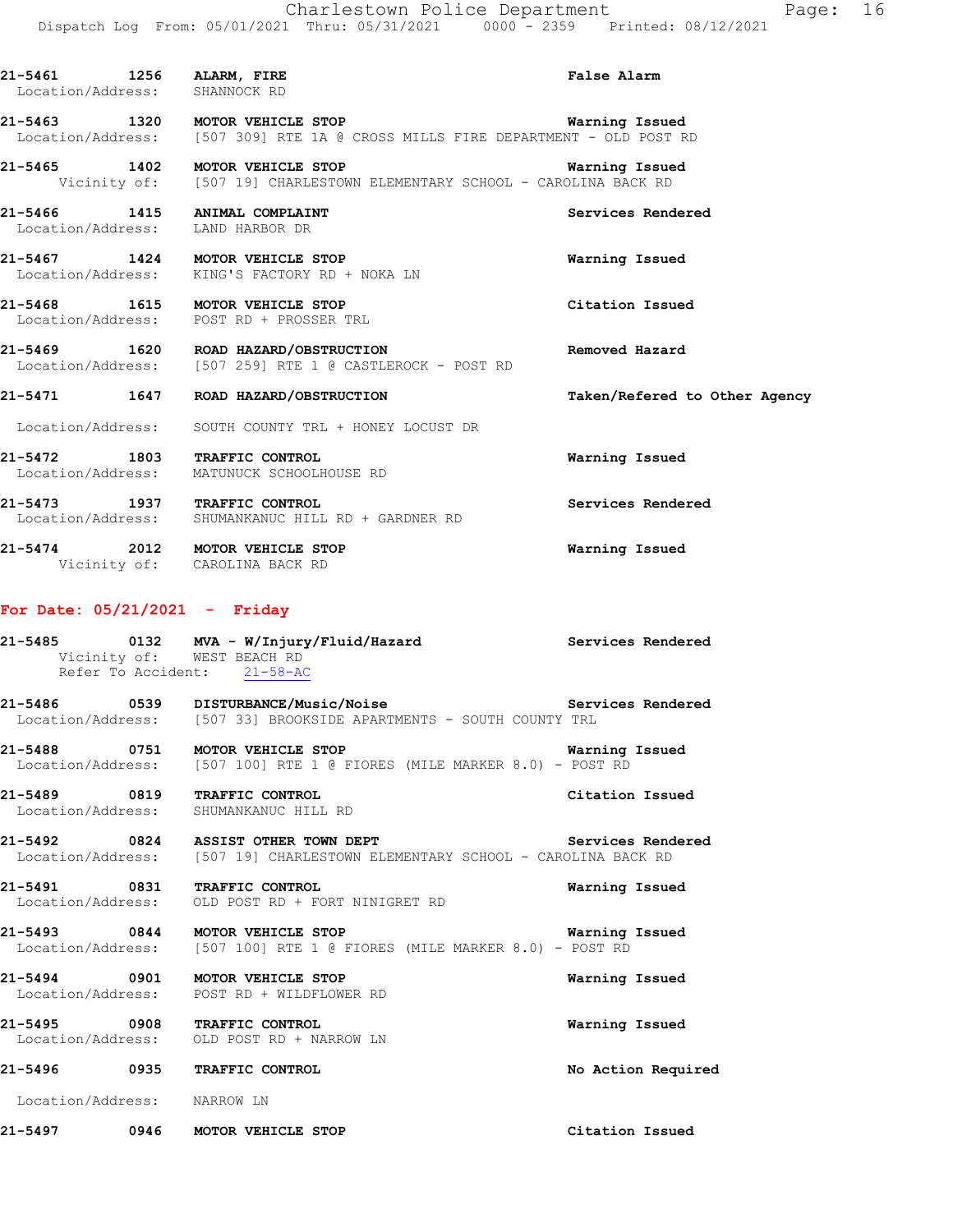|                                                                           | Charlestown Police Department<br>Dispatch Log From: 05/01/2021 Thru: 05/31/2021 0000 - 2359 Printed: 08/12/2021              |                         |
|---------------------------------------------------------------------------|------------------------------------------------------------------------------------------------------------------------------|-------------------------|
| Location/Address: BEND RD + DEER RUN                                      |                                                                                                                              |                         |
|                                                                           | 21-5498 0959 MOTOR VEHICLE STOP<br>Location/Address: POST RD + SCHOOLHOUSE POND RD                                           | Warning Issued          |
| 21-5499 1027 MOTOR VEHICLE STOP                                           | Location/Address: [507 261] RTE 1 @ STATE GARAGE (MILE MARKER 9.6) - POST RD                                                 | Warning Issued          |
|                                                                           | 21-5500 1043 ASSIST CITIZEN Services Render<br>Location/Address: [507 864] STATE OF RHODE ISLAND DOT GARAGE - CROSS MILLS RD | Services Rendered       |
| Location/Address: BISCUIT CITY RD<br>Refer To Incident: 21-181-OF         | 21-5501 1056 DOMESTIC/Assault/Diso/Other Threstigated                                                                        |                         |
|                                                                           | 21-5502 1126 MOTOR VEHICLE STOP<br>Vicinity of: [507 649] POST RD + SCHOOLHOUSE POND RD                                      | <b>Warning Issued</b>   |
| 21-5503 1201 PARKING VIOLATIONS<br>Location/Address: CHARLESTOWN BEACH RD |                                                                                                                              | Investigated            |
| 21-5504 1216 PARKING VIOLATIONS                                           | Location/Address: [507 321] CHARLESTOWN BEACH - CHARLESTOWN BEACH RD                                                         | Warning Issued          |
|                                                                           | 21-5505 1222 POLICE INFORMATION<br>Location/Address: [507 369] WILCOX TAVERN - OLD POST RD                                   | Services Rendered       |
| 21-5508 1303 WELL BEING CHECK<br>Location/Address: WEST BEACH RD          |                                                                                                                              | Services Rendered       |
|                                                                           | 21-5509 1313 Boating - Assistance<br>Location: [507 341] NINIGRET POND - EAST                                                | Services Rendered       |
|                                                                           | 21-5511 1456 PSYCHOLOGICAL EMERGENCY                                                                                         | Transported to Hospital |
| Location/Address: TUCKER ST<br>Refer To Incident: 21-182-OF               |                                                                                                                              |                         |
| 21-5510 1530 VANDALISM<br>Refer To Incident: 21-183-OF                    | Location/Address: [507 844] SOUTH FARM PERSERVE - OLD COACH RD                                                               | Report Taken            |
| 21-5516 1951 MOTOR VEHICLE STOP<br>Location/Address: CHARLESTOWN BEACH RD |                                                                                                                              | Citation Issued         |
| For Date: $05/22/2021$ - Saturday                                         |                                                                                                                              |                         |

Page: 17

**21-5519 0029 MOTOR VEHICLE STOP Warning Issued**  Vicinity of: [507 29] ARROWHEAD DENTAL - SOUTH COUNTY TRL

**21-5520 0040 MOTOR VEHICLE STOP Warning Issued**  Location/Address: POST RD + MEADOW LN

**21-5521 0051 MOTOR VEHICLE STOP Warning Issued**  Location/Address: POST RD + WEST BEACH RD

**21-5525 0135 MOTOR VEHICLE STOP Warning Issued**  Location/Address: POST RD

**21-5529 0157 MOTOR VEHICLE STOP Warning Issued**  Location/Address: POST RD + PROSSER TRL

**21-5533 0834 MOTOR VEHICLE STOP Citation Issued**  Location/Address: [507 923] MILE MARKER 10.2 - FALCONE LN

**21-5534 0847 MOTOR VEHICLE STOP Warning Issued**  Location/Address: POST RD + SCHOOLHOUSE POND RD

**21-5536 0903 TRAFFIC CONTROL Warning Issued**  Location/Address: MATUNUCK SCHOOLHOUSE RD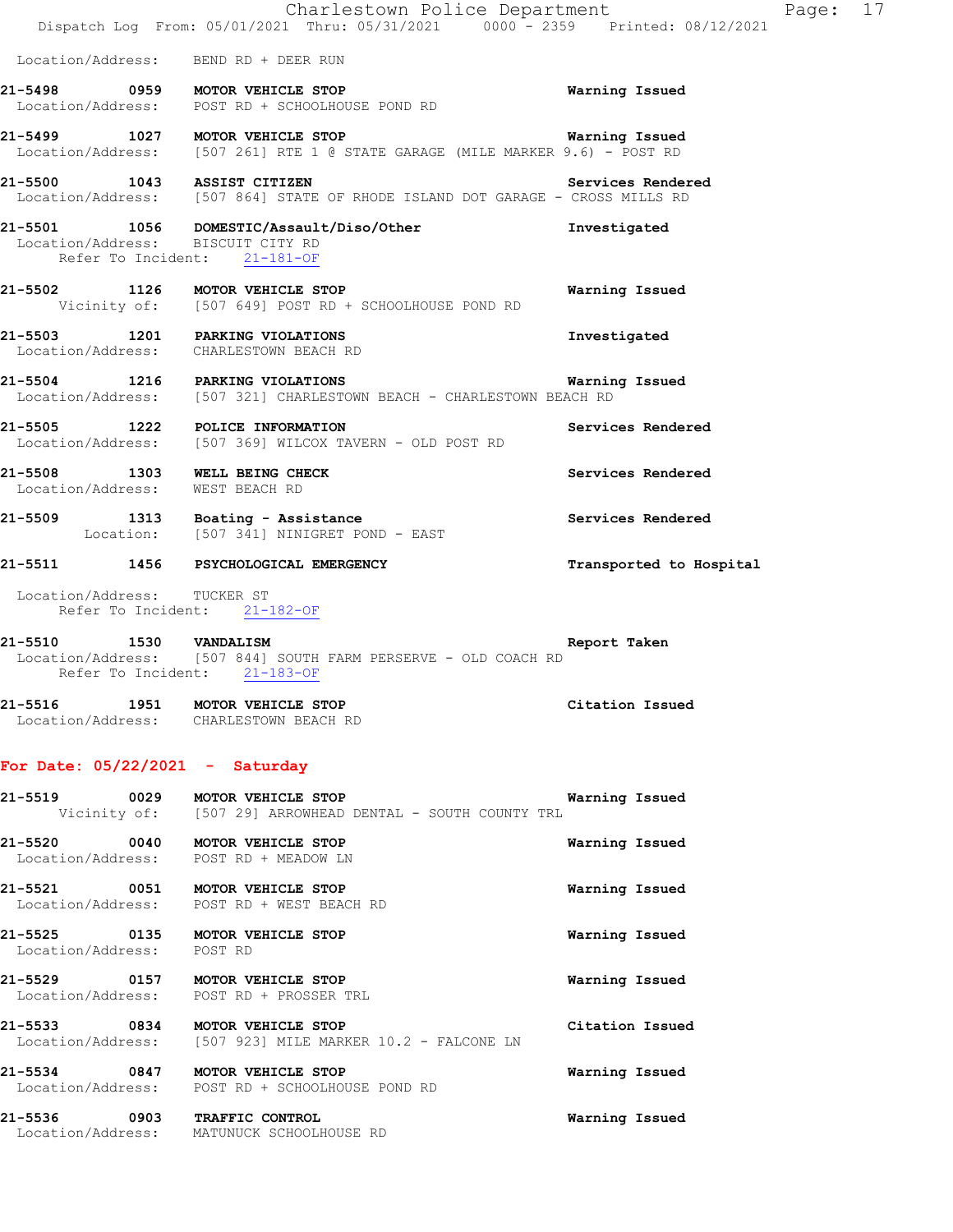**21-5537 0951 MOTOR VEHICLE STOP Warning Issued**  Location/Address: FALCONE LN + OLD POST RD **21-5539 1005 MOTOR VEHICLE STOP Warning Issued**  Location/Address: SOUTH COUNTY TRL + NEW BISCUIT CITY RD **21-5540 1018 TRAFFIC CONTROL Services Rendered**  Location/Address: CHARLESTOWN BEACH RD + SHORE DR **21-5541 1023 MOTOR VEHICLE STOP Warning Issued**  Location/Address: ALTON CAROLINA RD + HILLTOP DR **21-5542 1122 MOTOR VEHICLE STOP Warning Issued**  Location/Address: [507 258] RTE 1 @ SOUTH KINGSTOWN LINE (MM 11.4) - POST RD **21-5543 1122 DISABLED MV Services Rendered**  Location/Address: [507 100] RTE 1 @ FIORES (MILE MARKER 8.0) - POST RD **21-5544 1129 TRAFFIC CONTROL Warning Issued**  Location/Address: NARROW LN + OLD COACH RD **21-5545 1147 TRAFFIC CONTROL No Action Required**  Location/Address: SHUMANKANUC HILL RD + GARDNER RD **21-5546 1229 MOTOR VEHICLE STOP Warning Issued**  Location/Address: SHANNOCK RD + WORDEN'S POND RD **21-5547 1347 MOTOR VEHICLE STOP No Action Required**  Location/Address: SOUTH COUNTY TRL + MAPLE LAKE FARM RD **21-5548 1409 MOTOR VEHICLE STOP Warning Issued**  Vicinity of: MAPLE LAKE FARM RD **21-5550 1808 MOTOR VEHICLE STOP Warning Issued**  Location/Address: NARROW LN **21-5551 1809 TRAFFIC CONTROL No Action Required**  Location/Address: SHUMANKANUC HILL RD **21-5552 1818 MOTOR VEHICLE STOP Warning Issued**  Location/Address: [507 279] RTE 2 @ CHARLESTOWN TOWN HALL - SOUTH COUNTY TRL **21-5553 1827 MOTOR VEHICLE STOP No Action Required**  Vicinity of: SOUTH COUNTY TRL **21-5554 1851 MOTOR VEHICLE STOP Warning Issued**  Location/Address: [507 280] RTE 2 @ CROTTY'S GARAGE - SOUTH COUNTY TRL **21-5555 1858 MOTOR VEHICLE STOP Warning Issued** Location/Address: SHANNOCK RD + MAPLE LAKE FARM RD SHANNOCK RD + MAPLE LAKE FARM RD **21-5556 1910 MOTOR VEHICLE STOP Warning Issued**  Vicinity of: SAND PLAIN RD **21-5557 1913 MOTOR VEHICLE STOP Warning Issued**  Location/Address: [507 100] RTE 1 @ FIORES (MILE MARKER 8.0) - POST RD **21-5558 1925 HIGHWAY SAFETY - TRAFFIC STOP Warning Issued**  Location/Address: POST RD + LAKESIDE DR **21-5559 1946 HIGHWAY SAFETY - TRAFFIC STOP Warning Issued**  Location/Address: POST RD + SCHOOLHOUSE POND RD **21-5560 2001 HIGHWAY SAFETY - TRAFFIC STOP Citation Issued**  Location/Address: [507 271] RTE 1 @ MICHAEL'S - POST RD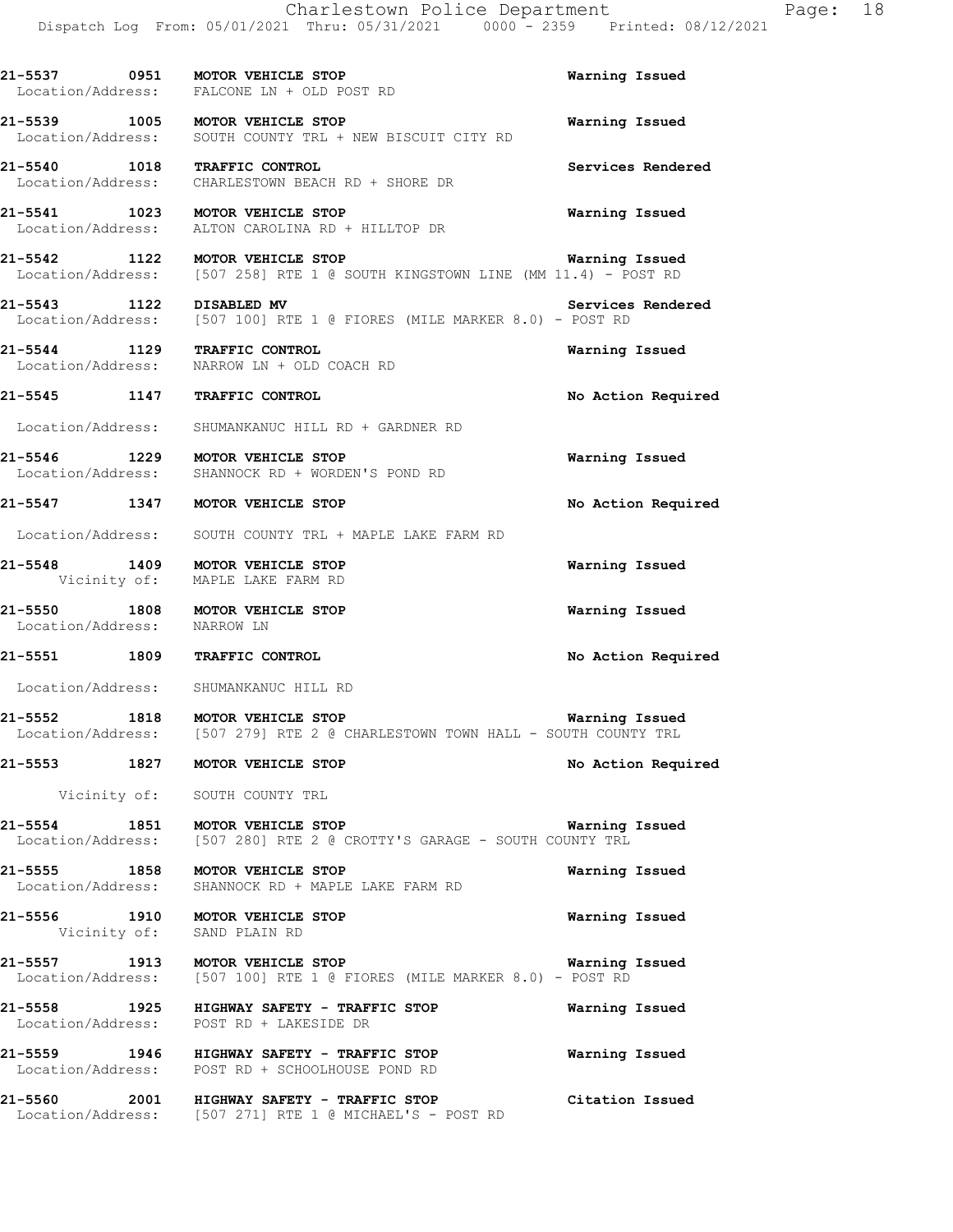Location/Address: WORDEN'S POND RD + SHANNOCK RD **21-5568 2225 HIGHWAY SAFETY - TRAFFIC STOP Warning Issued**  Location/Address: SHANNOCK RD + WORDEN'S POND RD **21-5569 2232 HIGHWAY SAFETY - TRAFFIC STOP Warning Issued**  Location/Address: SHANNOCK RD + WORDEN'S POND RD **21-5570 2241 HIGHWAY SAFETY - TRAFFIC STOP Warning Issued**  Vicinity of: SHANNOCK RD **21-5571 2252 HIGHWAY SAFETY - TRAFFIC STOP Warning Issued**  Vicinity of: SHANNOCK RD + WORDEN'S POND RD **21-5572 2312 HIGHWAY SAFETY - TRAFFIC STOP Warning Issued** 

**21-5573 2352 HIGHWAY SAFETY - TRAFFIC STOP Warning Issued**  Location/Address: SHANNOCK RD + MAPLE LAKE FARM RD

Vicinity of: SHANNOCK RD + MAPLE LAKE FARM RD

### **For Date: 05/23/2021 - Sunday**

**21-5574 0011 DISABLED MV Services Rendered**  Location/Address: [507 100] RTE 1 @ FIORES (MILE MARKER 8.0) - POST RD **21-5575 0025 MOTOR VEHICLE STOP Warning Issued**  Location/Address: POST RD + PROSSER TRL **21-5577 0043 OFFICER WANTED Services Rendered**  Location/Address: CROSSLAND ST **21-5579 0102 HIGHWAY SAFETY - TRAFFIC STOP Warning Issued**  Location/Address: [507 100] RTE 1 @ FIORES (MILE MARKER 8.0) - POST RD **21-5581 0122 HIGHWAY SAFETY - TRAFFIC STOP Warning Issued**  Location/Address: [507 36] CHARLESTOWN MINI-SUPER - OLD POST RD Refer To Summons: 21-60-AR **21-5582 0127 MOTOR VEHICLE STOP Warning Issued**  Location/Address: [507 243] KRYSTAL PENQUIN MOTEL - POST RD **21-5585 0136 MOTOR VEHICLE STOP Citation Issued**  Location/Address: [507 261] RTE 1 @ STATE GARAGE (MILE MARKER 9.6) - POST RD

## **21-5591 0840 ANIMAL COMPLAINT Report Taken**  Location/Address: BISCUIT CITY RD Refer To Incident: 21-184-OF

**21-5592 1124 ASSIST CITIZEN Services Rendered**  Location/Address: [507 416] MOHEGAN RD **21-5594 1219 TRAFFIC CONTROL Services Rendered**  Location/Address: CHARLESTOWN BEACH RD

**21-5597 1338 MVA - W/Injury/Fluid/Hazard Transported to Hospital** 

Location/Address: NARROW LN + OLD POST RD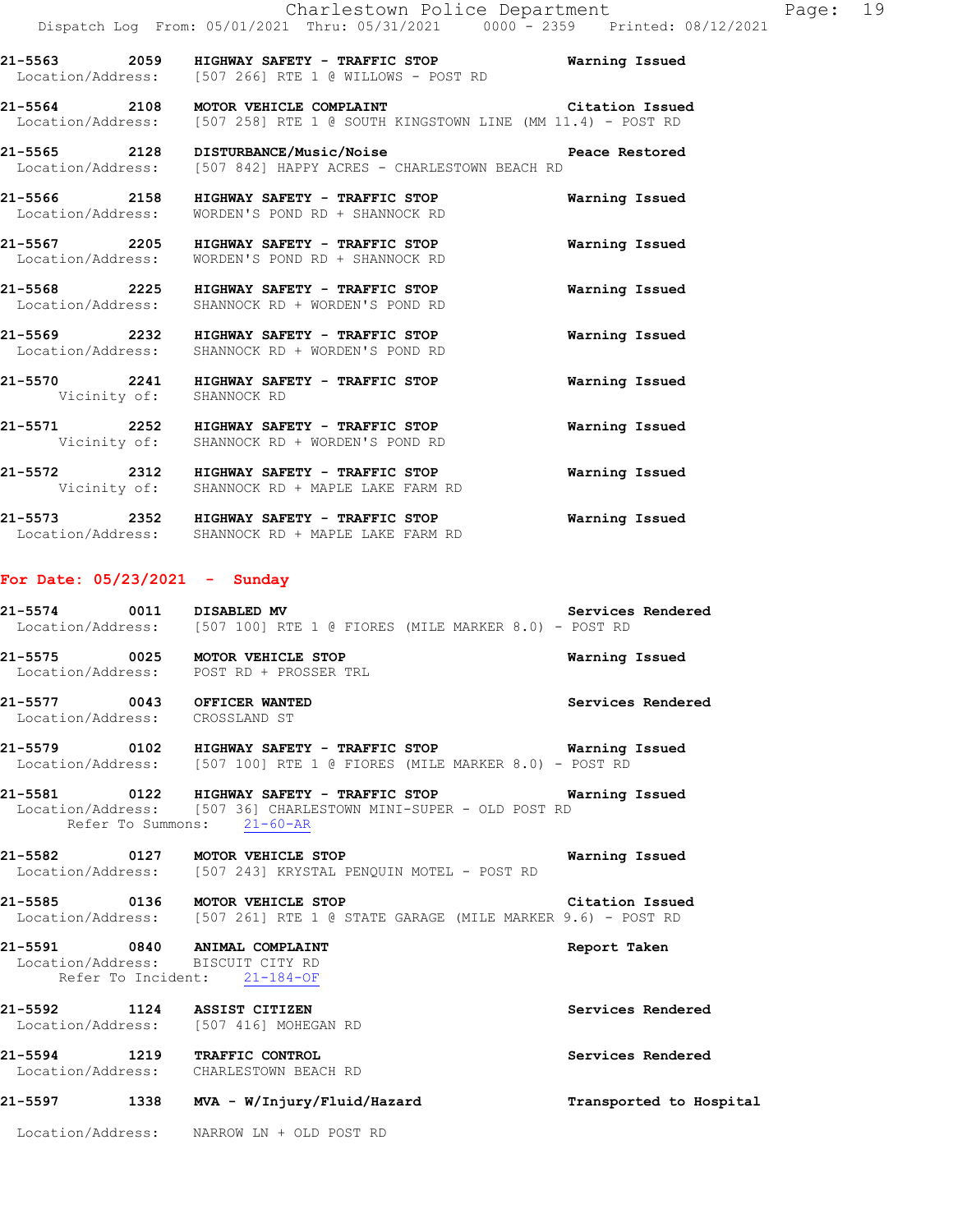|                                   | Charlestown Police Department<br>Dispatch Log From: 05/01/2021 Thru: 05/31/2021 0000 <sup>-</sup> 2359 Printed: 08/12/2021 | Page: 20                      |
|-----------------------------------|----------------------------------------------------------------------------------------------------------------------------|-------------------------------|
|                                   | Refer To Accident: 21-60-AC                                                                                                |                               |
|                                   | 21-5598 1518 DIS CONDUCT / FIGHT<br>Location/Address: [507 31] BLUE SHUTTERS BEACH - EAST BEACH RD                         | Investigated                  |
| 21-5600 1607 VANDALISM            |                                                                                                                            | Taken/Refered to Other Agency |
|                                   | Location/Address: [507 669] PASTORE LIESURE CENTER - KING'S FACTORY RD                                                     |                               |
| 21-5601 1641 MVA - Minor          | Location/Address: KING'S FACTORY RD<br>Refer To Accident: 21-61-AC                                                         | Report Taken                  |
|                                   |                                                                                                                            | Building Checked/Secured      |
| Location/Address: SHORE DR        |                                                                                                                            |                               |
|                                   | 21-5603 1715 MOTOR VEHICLE COMPLAINT<br>Vicinity of: SOUTH COUNTY TRL + CAROLINA BACK RD                                   | Could Not Locate              |
| 21-5604 1736 DISABLED MV          |                                                                                                                            | No Action Required            |
|                                   | Location/Address: POST RD + LAKESIDE DR                                                                                    |                               |
|                                   | 21-5609 2053 ROAD HAZARD/OBSTRUCTION<br>Location/Address: OLD COACH RD                                                     | Removed Hazard                |
|                                   | 21-5610 2102 OFFICER WANTED                                                                                                | No Action Required            |
|                                   | Location/Address: [507 64] RATHSKELLER RESTAURANT - OLD COACH RD                                                           |                               |
| For Date: $05/24/2021$ - Monday   |                                                                                                                            |                               |
|                                   |                                                                                                                            | Transported to Hospital       |
|                                   | Location/Address: BISCUIT CITY RD<br>Refer To Incident: 21-185-OF                                                          |                               |
|                                   | 21-5627 0825 ASSIST OTHER TOWN DEPT<br>Location/Address: [507 19] CHARLESTOWN ELEMENTARY SCHOOL - CAROLINA BACK RD         | Services Rendered             |
| 21-5628 0858<br>Location/Address: | TRAFFIC CONTROL<br>OLD POST RD + FORT NINIGRET RD                                                                          | Services Rendered             |
|                                   | 21-5629 1052 MOTOR VEHICLE STOP<br>Vicinity of: [507 269] RTE 1 @ DRIVING RANGE - POST RD                                  | Warning Issued                |
|                                   | 21-5630 1104 ANIMAL COMPLAINT<br>Location/Address: SOUTH COUNTY TRL                                                        | Services Rendered             |
| 21-5633 1548 DISABLED MV          | Location/Address: SOUTH COUNTY TRL + EAST CHARLES ST                                                                       | Services Rendered             |
| Location/Address: NARROW LN       | 21-5634 1553 TRAFFIC CONTROL                                                                                               | Warning Issued                |
| Location/Address: SAND HILL RD    | 21-5635 1610 MOTOR VEHICLE COMPLAINT                                                                                       | Warning Issued                |
|                                   | 21-5637 1657 MOTOR VEHICLE STOP<br>Location/Address: POST RD + KING'S FACTORY RD                                           | Warning Issued                |
|                                   | 21-5638 1703 TRAFFIC CONTROL<br>Location/Address: [507 303] RTE 1 @ SOUTH SHORE MENTAL HEALTH (MM 9.0) - POST RD           | Warning Issued                |
|                                   | 21-5639 1713 MOTOR VEHICLE STOP<br>Location/Address: POST RD + SCHOOLHOUSE POND RD                                         | Warning Issued                |
|                                   | 21-5640 1721 TRAFFIC CONTROL                                                                                               | No Action Required            |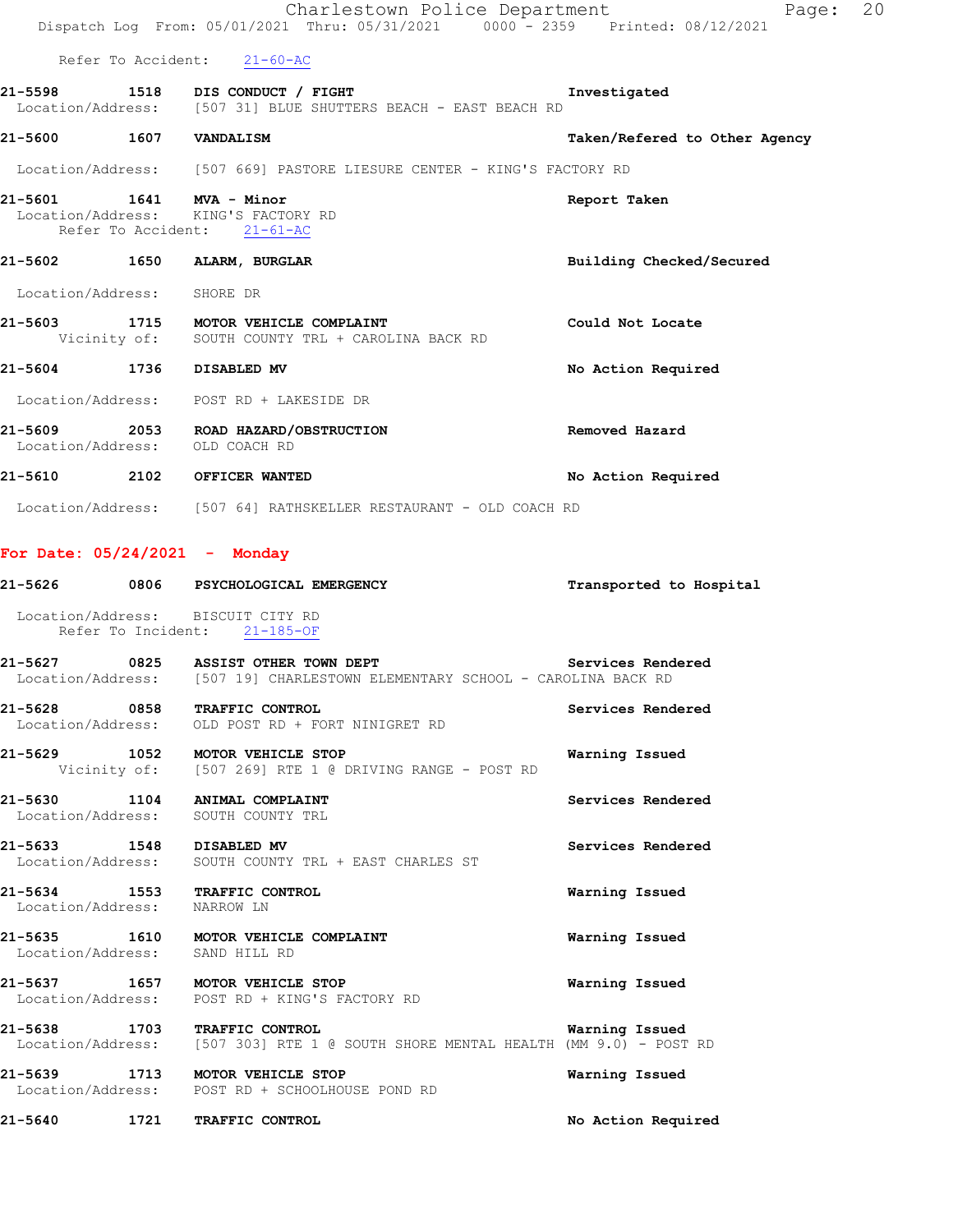|                                                                                               | Charlestown Police Department<br>Dispatch Log From: 05/01/2021 Thru: 05/31/2021 0000 - 2359 Printed: 08/12/2021                                                                              | Page: 21           |  |
|-----------------------------------------------------------------------------------------------|----------------------------------------------------------------------------------------------------------------------------------------------------------------------------------------------|--------------------|--|
|                                                                                               | Location/Address: OLD POST RD + FORT NINIGRET RD                                                                                                                                             |                    |  |
|                                                                                               | 21-5641 1723 DOMESTIC/Assault/Diso/Other<br>Location/Address: SOUTH COUNTY TRL                                                                                                               | Investigated       |  |
|                                                                                               | 21-5644 2012 MOTOR VEHICLE STOP<br>Location/Address: OLD POST RD + MATUNUCK SCHOOLHOUSE RD                                                                                                   | Warning Issued     |  |
| 21-5645 2037 DISABLED MV<br>Location/Address: SHANNOCK RD                                     |                                                                                                                                                                                              | Services Rendered  |  |
|                                                                                               | 21-5646 2058 MOTOR VEHICLE STOP Narning Issued<br>Location/Address: [507 284] RTE 91 @ RICHMOND LINE - ALTON CAROLINA RD                                                                     |                    |  |
|                                                                                               | 21-5647 2105 MOTOR VEHICLE STOP<br>Location/Address: [507 100] RTE 1 @ FIORES (MILE MARKER 8.0) - POST RD                                                                                    | Citation Issued    |  |
|                                                                                               | 21-5648 2117 SUSPICIOUS ACTIVITY/VEHICLE <b>Subset of the Superior Contract Contract</b> Investigated<br>Location/Address: [507 380] U.S. FISH & WILDLIFE PROPERTY - NINIGRET PARK - POST RD |                    |  |
| Refer To Arrest: 21-61-AR                                                                     | 21-5649 2133 MOTOR VEHICLE STOP<br>Location/Address: [507 282] SOUTH COUNTY TRL                                                                                                              | Arrest(s) Made     |  |
|                                                                                               | Location/Address: [507 100] RTE 1 @ FIORES (MILE MARKER 8.0) - POST RD                                                                                                                       |                    |  |
| 21-5652 2357 OFFICER WANTED<br>Location/Address: SAND HILL RD<br>Refer To Incident: 21-186-OF |                                                                                                                                                                                              | Removed Hazard     |  |
| For Date: $05/25/2021$ - Tuesday                                                              |                                                                                                                                                                                              |                    |  |
| Location/Address: SAND HILL RD<br>Refer To Arrest: 21-62-AR                                   | 21-5656 0045 DOMESTIC/Assault/Diso/Other                                                                                                                                                     | Arrest(s) Made     |  |
| 21-5657 0321 ASSIST CITIZEN<br>Location/Address: SAND HILL RD                                 |                                                                                                                                                                                              | Services Rendered  |  |
| 21-5658 0749                                                                                  | <b>TRAFFIC CONTROL</b><br>Location/Address: OLD POST RD + FORT NINIGRET RD                                                                                                                   | Services Rendered  |  |
|                                                                                               | 21-5660 0822 ASSIST OTHER TOWN DEPT<br>Location/Address: [507 19] CHARLESTOWN ELEMENTARY SCHOOL - CAROLINA BACK RD                                                                           | Services Rendered  |  |
|                                                                                               | 21-5659 0824 TRAFFIC CONTROL Services Rend<br>Location/Address: [507 19] CHARLESTOWN ELEMENTARY SCHOOL - CAROLINA BACK RD                                                                    | Services Rendered  |  |
| 21-5661 0941 TRAFFIC CONTROL                                                                  |                                                                                                                                                                                              | No Action Required |  |
| Location/Address: NARROW LN                                                                   |                                                                                                                                                                                              |                    |  |
|                                                                                               | 21-5662 1017 MOTOR VEHICLE COMPLAINT<br>Location/Address: [507 275] RTE 1 @ WESTERLY LINE - POST RD                                                                                          | Unfounded          |  |
| 21-5663 1021 ALARM, FIRE                                                                      | Location/Address: [507 372] SOUTH SHORE MENTAL HEALTH - OLD POST RD                                                                                                                          | False Alarm        |  |
| 21-5664 1028 TRAFFIC CONTROL                                                                  | Location/Address: OLD POST RD + NARROW LN                                                                                                                                                    | Warning Issued     |  |
| 21-5665 1043 TRAFFIC CONTROL<br>Location/Address: SHUMANKANUC HILL RD                         |                                                                                                                                                                                              | Warning Issued     |  |
| 21-5666 1148 OFFICER WANTED<br>Location/Address: OLD POST RD                                  |                                                                                                                                                                                              | Investigated       |  |
| 21-5670 1300 MOTOR VEHICLE STOP                                                               |                                                                                                                                                                                              | No Action Required |  |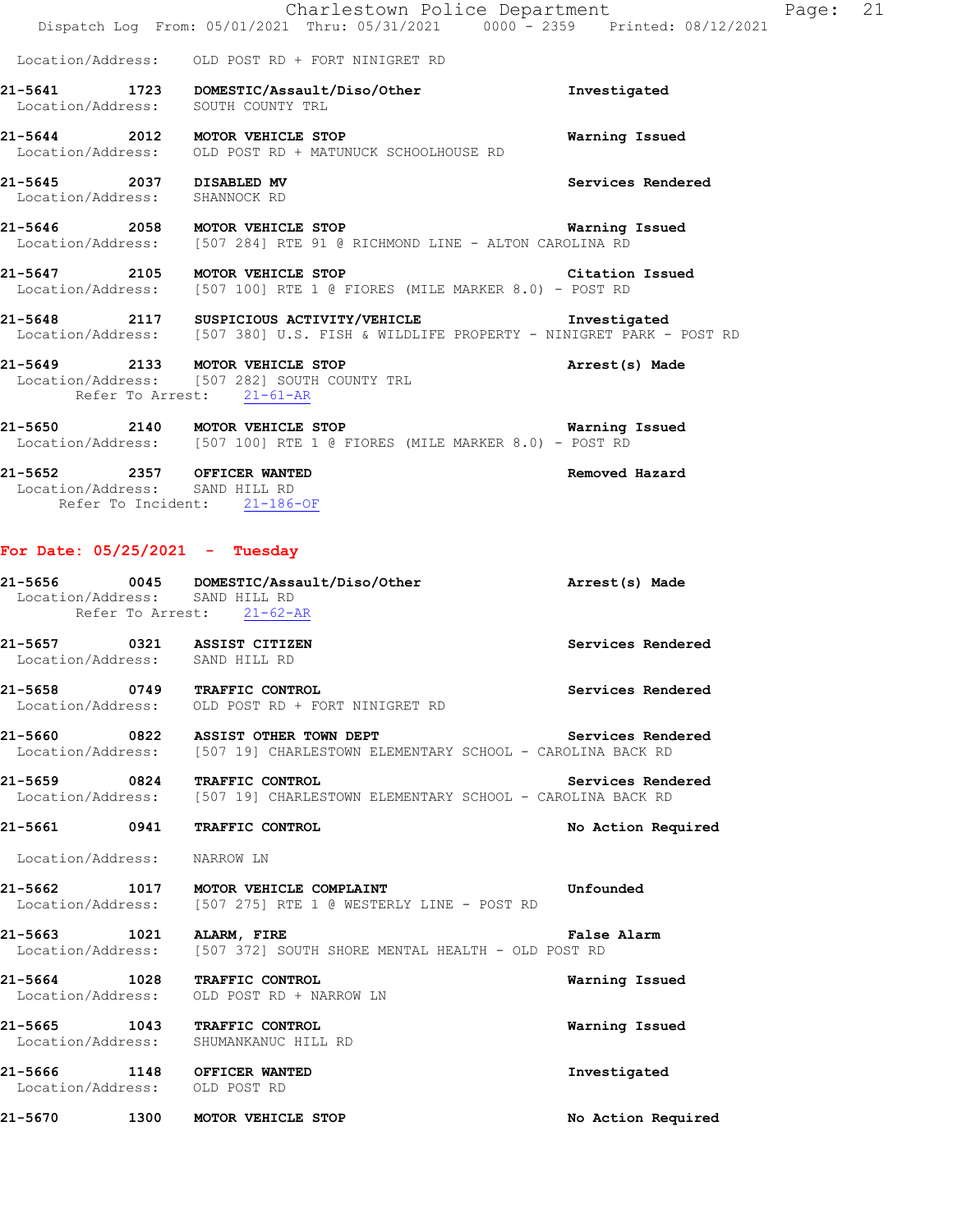|                             | Charlestown Police Department<br>Dispatch Log From: 05/01/2021 Thru: 05/31/2021 0000 <sup>-</sup> 2359 Printed: 08/12/2021                                   |                               | Page: 22 |  |
|-----------------------------|--------------------------------------------------------------------------------------------------------------------------------------------------------------|-------------------------------|----------|--|
|                             | Location/Address: [507 100] RTE 1 @ FIORES (MILE MARKER 8.0) - POST RD                                                                                       |                               |          |  |
|                             | 21-5671 1308 TRAFFIC CONTROL<br>Location/Address: POST RD + SCHOOLHOUSE POND RD                                                                              | Services Rendered             |          |  |
|                             | 21-5672 1329 MOTOR VEHICLE STOP<br>Location/Address: [507 921] MILE MARKER 9.6 - CROSS MILLS RD                                                              | Warning Issued                |          |  |
|                             | 21-5673 1333 MOTOR VEHICLE STOP Arrest(s) Made<br>Location/Address: [507 261] RTE 1 @ STATE GARAGE (MILE MARKER 9.6) - POST RD<br>Refer To Summons: 21-63-AR | Arrest(s) Made                |          |  |
|                             | 21-5674 1335 MOTOR VEHICLE STOP<br>Location/Address: OLD POST RD + TOCKWOTTEN COVE RD                                                                        | Warning Issued                |          |  |
|                             | 21-5675 1409 OFFICER WANTED<br>Vicinity of: CHARLESTOWN BEACH RD<br>Refer To Incident: 21-187-OF                                                             | Report Taken                  |          |  |
|                             | 21-5677 1543 TRAFFIC CONTROL<br>Location/Address: SHUMANKANUC HILL RD + GARDNER RD                                                                           | Services Rendered             |          |  |
|                             | 21-5678 1559 MOTOR VEHICLE STOP<br>Location/Address: [507 303] RTE 1 @ SOUTH SHORE MENTAL HEALTH (MM 9.0) - POST RD                                          | Warning Issued                |          |  |
|                             | 21-5679 1604 MOTOR VEHICLE STOP Citation Issued<br>Location/Address: [507 100] RTE 1 @ FIORES (MILE MARKER 8.0) - POST RD                                    |                               |          |  |
|                             | 21-5680 1632 TRAFFIC CONTROL<br>Location/Address: POST RD + WILDFLOWER RD                                                                                    | Warning Issued                |          |  |
|                             | 21-5681 1725 MOTOR VEHICLE STOP<br>Location/Address: POST RD + KING'S FACTORY RD                                                                             | Warning Issued                |          |  |
| 21-5682 1739 OFFICER WANTED | Location/Address: [507 943] SHANNOCK VILLAGE COTTAGES - SHANNOCK RD<br>Refer To Incident: 21-188-OF                                                          | Report Taken                  |          |  |
|                             | 21-5683 1758 MOTOR VEHICLE STOP<br>Location/Address: OLD POST RD + PARK LN                                                                                   | Warning Issued                |          |  |
|                             | 21-5684 1938 ROAD HAZARD/OBSTRUCTION<br>Location/Address: MAPLE LAKE FARM RD<br>Refer To Incident: 21-189-OF                                                 | Report Taken                  |          |  |
|                             | 21-5685 2120 DISABLED MV<br>Location/Address: ALTON CAROLINA RD                                                                                              | Services Rendered             |          |  |
|                             | For Date: $05/26/2021$ - Wednesday                                                                                                                           |                               |          |  |
|                             | 21-5688 0023 MOTOR VEHICLE STOP<br>Location/Address: [507 924] MILE MARKER 10.6 - NARROW LN                                                                  | Warning Issued                |          |  |
|                             | 21-5695 0743 HIGHWAY SAFETY - TRAFFIC STOP Warning Issued<br>Location/Address: [507 276] RTE 2 @ RICHMOND LINE - SOUTH COUNTY TRL                            |                               |          |  |
|                             | 21-5696 0759 HIGHWAY SAFETY - TRAFFIC STOP 60 Warning Issued<br>Location/Address: [507 276] RTE 2 @ RICHMOND LINE - SOUTH COUNTY TRL                         |                               |          |  |
| Location/Address: GEORGE ST | 21-5698 0801 ANIMAL COMPLAINT                                                                                                                                | Investigated                  |          |  |
|                             | 21-5699 0817 HIGHWAY SAFETY - TRAFFIC STOP Warning Issued<br>  Location/Address: [507 100] RTE 1 @ FIORES (MILE MARKER 8.0) - POST RD                        |                               |          |  |
|                             | 21-5701 0829 ASSIST OTHER TOWN DEPT<br>Location/Address: [507 19] CHARLESTOWN ELEMENTARY SCHOOL - CAROLINA BACK RD                                           | Services Rendered             |          |  |
|                             | 21-5702 0844 ROAD HAZARD/OBSTRUCTION                                                                                                                         | Taken/Refered to Other Agency |          |  |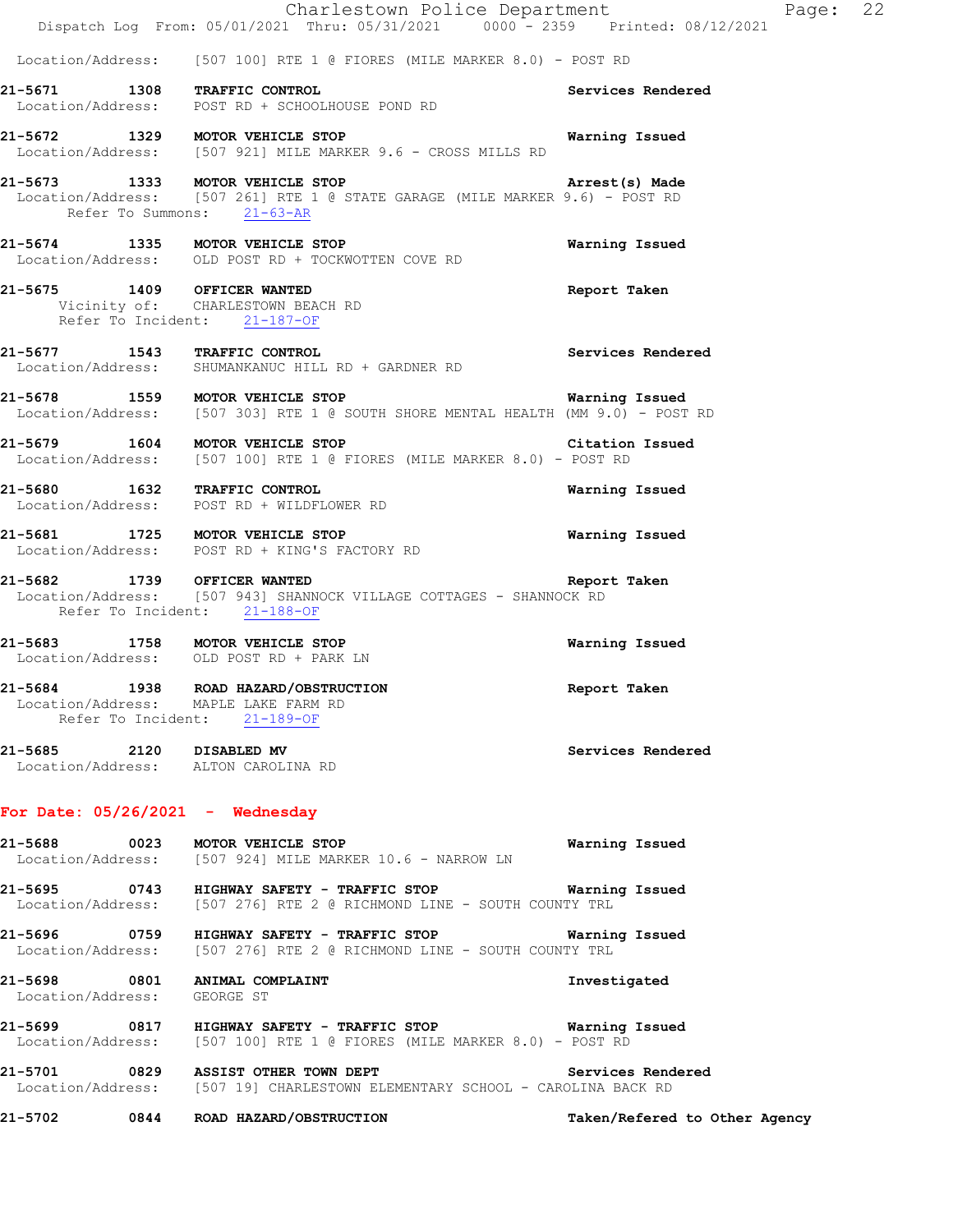|                                                               | Charlestown Police Department<br>Dispatch Log From: 05/01/2021 Thru: 05/31/2021 0000 - 2359 Printed: 08/12/2021                                         |                          | Page: 23 |  |
|---------------------------------------------------------------|---------------------------------------------------------------------------------------------------------------------------------------------------------|--------------------------|----------|--|
|                                                               | Location/Address: [507 373] CROSS MILLS LIBRARY - OLD POST RD                                                                                           |                          |          |  |
|                                                               | 21-5703 0859 ASSIST OTHER AGENCY                                                                                                                        | Building Checked/Secured |          |  |
|                                                               |                                                                                                                                                         |                          |          |  |
|                                                               | Location/Address: [507 19] CHARLESTOWN ELEMENTARY SCHOOL - CAROLINA BACK RD                                                                             |                          |          |  |
|                                                               | 21-5704 0904 HIGHWAY SAFETY - TRAFFIC STOP<br>Location/Address: OLD POST RD + NARROW LN                                                                 | Warning Issued           |          |  |
|                                                               | 21-5705 0916 MOTOR VEHICLE STOP<br>Location/Address: POST RD + SCHOOLHOUSE POND RD                                                                      | Warning Issued           |          |  |
|                                                               | 21-5706 0921 MOTOR VEHICLE STOP                                                                                                                         | No Action Required       |          |  |
|                                                               | Location/Address: POST RD + FALCONE LN                                                                                                                  |                          |          |  |
|                                                               | 21-5707 0927 MOTOR VEHICLE STOP <b>120 CONTRACT STOP</b> Warning Issued<br>Location/Address: [507 37] CHARLESTOWN WINE AND SPIRITS - OLD POST RD        |                          |          |  |
|                                                               | 21-5708 0931 HIGHWAY SAFETY - TRAFFIC STOP 60 Warning Issued<br>Location/Address: OLD POST RD + NARROW LN                                               |                          |          |  |
|                                                               | 21-5709 0934 MOTOR VEHICLE STOP <b>120 CONTRACT STOP</b> Warning Issued<br>Location/Address: [507 261] RTE 1 @ STATE GARAGE (MILE MARKER 9.6) - POST RD |                          |          |  |
|                                                               | 21-5710 0939 HIGHWAY SAFETY - TRAFFIC STOP<br>Location/Address: OLD POST RD + NARROW LN                                                                 | Warning Issued           |          |  |
|                                                               | 21-5711 0946 MOTOR VEHICLE STOP                                                                                                                         | No Action Required       |          |  |
|                                                               | Location/Address: POST RD + SCHOOLHOUSE POND RD                                                                                                         |                          |          |  |
| Location/Address: CROSSLAND ST                                | 21-5713 0949 WELL BEING CHECK                                                                                                                           | Services Rendered        |          |  |
|                                                               | 21-5712 0951 MOTOR VEHICLE STOP <b>120 CONTENTS OF STOP</b> Warning Issued<br>Location/Address: [507 100] RTE 1 @ FIORES (MILE MARKER 8.0) - POST RD    |                          |          |  |
|                                                               | 21-5714 0956 MOTOR VEHICLE STOP<br>Vicinity of: [507 37] CHARLESTOWN WINE AND SPIRITS - OLD POST RD                                                     | Warning Issued           |          |  |
| 21-5715 1004 WARRANT ARREST<br>Location/Address: CROSSLAND ST | Refer To Arrest: 21-64-AR                                                                                                                               | Arrest(s) Made           |          |  |
|                                                               | 21-5717 1138 MOTOR VEHICLE STOP<br>Location/Address: POST RD + SCHOOLHOUSE POND RD                                                                      | Citation Issued          |          |  |
|                                                               | 21-5718 1154 MOTOR VEHICLE STOP<br>Location/Address: $[507 258]$ RTE 1 @ SOUTH KINGSTOWN LINE (MM 11.4) - POST RD                                       | Warning Issued           |          |  |
|                                                               | 21-5719 1223 MOTOR VEHICLE STOP                                                                                                                         | No Action Required       |          |  |
|                                                               | Location/Address: [507 261] RTE 1 @ STATE GARAGE (MILE MARKER 9.6) - POST RD                                                                            |                          |          |  |
|                                                               | 21-5723 1240 ASSIST OTHER TOWN DEPT<br>Location/Address: [507 19] CHARLESTOWN ELEMENTARY SCHOOL - CAROLINA BACK RD                                      | Services Rendered        |          |  |
|                                                               | 21-5724 1335 DISABLED MV<br>Location/Address: POST RD + PROSSER TRL                                                                                     | Services Rendered        |          |  |
|                                                               | 21-5725 1347 MOTOR VEHICLE STOP<br>Location/Address: [507 283] RTE 2 @ GIFT BARN - SOUTH COUNTY TRL                                                     | Warning Issued           |          |  |
|                                                               | 21-5726 1358 MOTOR VEHICLE STOP<br>Location/Address: [507 260] RTE 1 @ GENERAL STANTON - POST RD                                                        | Citation Issued          |          |  |
|                                                               |                                                                                                                                                         |                          |          |  |

# **For Date: 05/27/2021 - Thursday**

**21-5742 0736 MOTOR VEHICLE STOP Warning Issued**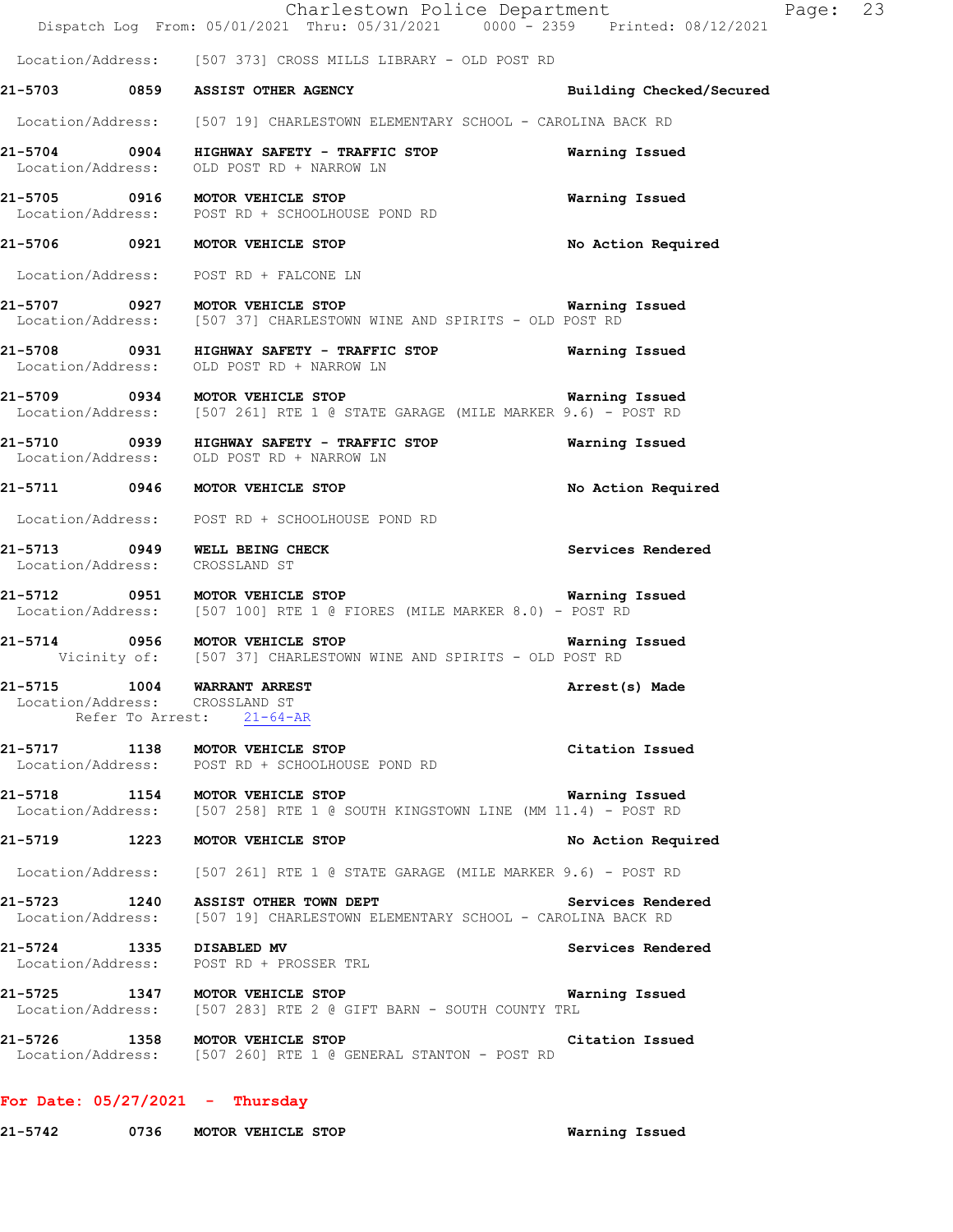Location/Address: [507 261] RTE 1 @ STATE GARAGE (MILE MARKER 9.6) - POST RD

- **21-5743 0744 HIGHWAY SAFETY TRAFFIC STOP Warning Issued**  Location/Address: POST RD + SOUTH COUNTY TRL
- **21-5744 0759 MOTOR VEHICLE STOP Citation Issued**  Location/Address: POST RD + BEND RD
- 
- 21-5745 0820 TRAFFIC CONTROL **Services Rendered** Services Rendered Services Rendered **Services** Rendered **Services** Rendered Location/Address:
- **21-5746 0825 TRAFFIC CONTROL Warning Issued**  Location/Address: SOUTH COUNTY TRL + MAPLE LAKE FARM RD
- **21-5747 0826 HIGHWAY SAFETY TRAFFIC STOP Warning Issued**  Location/Address: OLD POST RD + NARROW LN
- **21-5748 0826 TRAFFIC CONTROL Services Rendered**  Location/Address: [507 19] CHARLESTOWN ELEMENTARY SCHOOL - CAROLINA BACK RD
- **21-5749 0826 ASSIST OTHER TOWN DEPT Services Rendered**  Location/Address: [507 19] CHARLESTOWN ELEMENTARY SCHOOL - CAROLINA BACK RD
- **21-5750 0835 HIGHWAY SAFETY TRAFFIC STOP Citation Issued**  Location/Address: OLD POST RD + NARROW LN
- **21-5751 0843 HIGHWAY SAFETY TRAFFIC STOP Warning Issued**
- Location/Address: OLD POST RD + NARROW LN
- **21-5753 0852 HIGHWAY SAFETY TRAFFIC STOP Citation Issued**  Location/Address: OLD POST RD + NARROW LN
- **21-5754 0909 HIGHWAY SAFETY TRAFFIC STOP Arrest(s) Made**  Location/Address: OLD POST RD + NARROW LN Refer To Summons: 21-65-AR
- **21-5756 0942 POLICE INFORMATION Services Rendered**  Location/Address: [507 642] CHARLESTOWN POLICE DEPARTMENT - OLD POST RD Refer To Incident: 21-190-OF
- **21-5757 0957 MVA Minor Report Taken**  Location/Address: POST RD + WILDFLOWER RD Refer To Accident: 21-62-AC
- **21-5759 1214 TRAFFIC CONTROL Services Rendered**  Location/Address: WEST BEACH RD
- **21-5761 1256 MOTOR VEHICLE STOP Warning Issued**  Location/Address: OLD POST RD
- **21-5762 1308 ROAD HAZARD/OBSTRUCTION Removed Hazard**  Location/Address: [507 258] RTE 1 @ SOUTH KINGSTOWN LINE (MM 11.4) - POST RD
- 21-5763 1334 TRAFFIC CONTROL **Information** Services Rendered Location/Address: SHUMANKANUC HILL RD + GARDNER RD SHUMANKANUC HILL RD + GARDNER RD
- **21-5764 1348 MOTOR VEHICLE STOP Warning Issued**<br>Location/Address: [507 303] RTE 1 @ SOUTH SHORE MENTAL HEALTH (MM 9.0) POST [507 303] RTE 1 @ SOUTH SHORE MENTAL HEALTH (MM 9.0) - POST RD
- **21-5765 1404 MOTOR VEHICLE STOP No Action Required**
- Location/Address: [507 923] MILE MARKER 10.2 FALCONE LN
- **21-5767 1534 HIGHWAY SAFETY TRAFFIC STOP Warning Issued**  Location/Address: NARROW LN + OLD COACH RD
- **21-5768 1541 HIGHWAY SAFETY TRAFFIC STOP Citation Issued**  Location/Address: NARROW LN + OLD COACH RD
- **21-5769 1557 HIGHWAY SAFETY TRAFFIC STOP Warning Issued**  Location/Address: NARROW LN + OLD COACH RD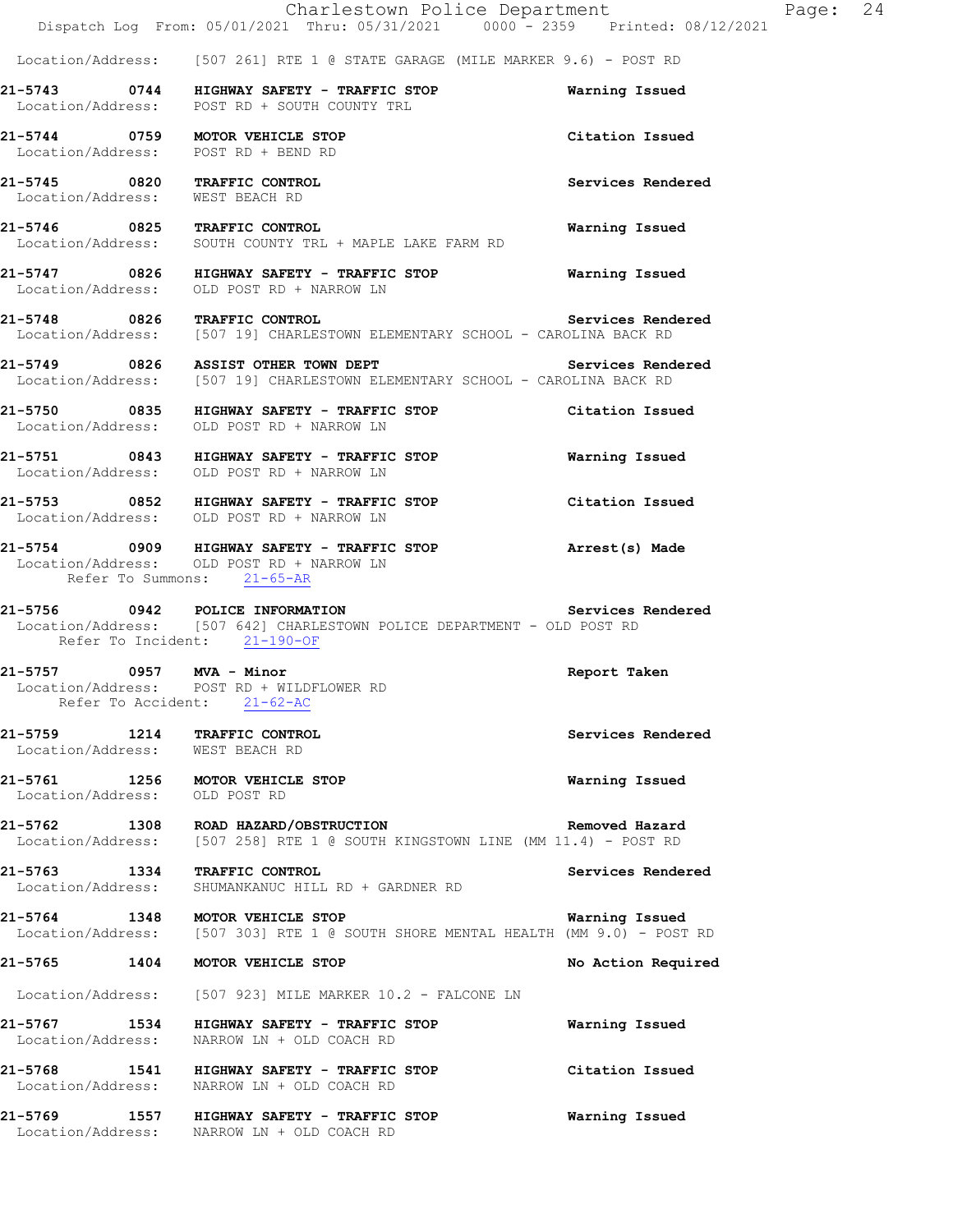**21-5770 1612 HIGHWAY SAFETY - TRAFFIC STOP Citation Issued**  Location/Address: NARROW LN + OLD COACH RD **21-5772 1628 HIGHWAY SAFETY - TRAFFIC STOP Citation Issued**  Location/Address: NARROW LN + OLD COACH RD **21-5773 1637 ROAD HAZARD/OBSTRUCTION Services Rendered**  Location/Address: [507 921] MILE MARKER 9.6 - CROSS MILLS RD **21-5774 1653 HIGHWAY SAFETY - TRAFFIC STOP Warning Issued**  Location/Address: NARROW LN + OLD COACH RD **21-5775 1657 MOTOR VEHICLE STOP Warning Issued**  Location/Address: [507 269] RTE 1 @ DRIVING RANGE - POST RD **21-5776 1706 MOTOR VEHICLE STOP Warning Issued**  Vicinity of: WOODLAND DR **21-5777 1711 HIGHWAY SAFETY - TRAFFIC STOP Citation Issued**  Location/Address: SOUTH COUNTY TRL + MAPLE LAKE FARM RD **21-5778 1723 HIGHWAY SAFETY - TRAFFIC STOP No Action Required**  Location/Address: SOUTH COUNTY TRL + MAPLE LAKE FARM RD **21-5779 1731 HIGHWAY SAFETY - TRAFFIC STOP Citation Issued**  Location/Address: SOUTH COUNTY TRL + MAPLE LAKE FARM RD **21-5780 1736 MOTOR VEHICLE STOP Warning Issued**  Location/Address: [507 261] RTE 1 @ STATE GARAGE (MILE MARKER 9.6) - POST RD **21-5781 1743 HIGHWAY SAFETY - TRAFFIC STOP Warning Issued**  Location/Address: SOUTH COUNTY TRL + MAPLE LAKE FARM RD **21-5782 1747 HIGHWAY SAFETY - TRAFFIC STOP Citation Issued**  Location/Address: SOUTH COUNTY TRL + MAPLE LAKE FARM RD **21-5783 1750 MOTOR VEHICLE STOP Warning Issued**  Location/Address: [507 910] MILE MARKER 5.6 - EAST BEACH RD **21-5784 1757 HIGHWAY SAFETY - TRAFFIC STOP Warning Issued**  Location/Address: SOUTH COUNTY TRL + MAPLE LAKE FARM RD **21-5785 1805 HIGHWAY SAFETY - TRAFFIC STOP Citation Issued**  Location/Address: SOUTH COUNTY TRL + MAPLE LAKE FARM RD **21-5787 1815 HIGHWAY SAFETY - TRAFFIC STOP Citation Issued**  Location/Address: SOUTH COUNTY TRL + MAPLE LAKE FARM RD

**21-5788 1819 MOTOR VEHICLE STOP Warning Issued**  Location/Address: [507 261] RTE 1 @ STATE GARAGE (MILE MARKER 9.6) - POST RD

**21-5789 1824 HIGHWAY SAFETY - TRAFFIC STOP Citation Issued**  Location/Address: SOUTH COUNTY TRL + MAPLE LAKE FARM RD

**21-5790 1832 MVA - Minor Report Taken**  Location/Address: [507 267] RTE 1 @ HITCHING POST - POST RD Refer To Accident: 21-63-AC

**21-5791 2033 DOMESTIC/Assault/Diso/Other Investigated**  Location/Address: [507 572] DRIFTWOOD DR **21-5792 2127 DISTURBANCE/Music/Noise Services Rendered** 

# Location/Address: KING'S FACTORY RD

# **For Date: 05/28/2021 - Friday**

| 21-5802           | 0543 | ALARM, BURGLAR       | Investigated |
|-------------------|------|----------------------|--------------|
| Location/Address: |      | CHARLESTOWN BEACH RD |              |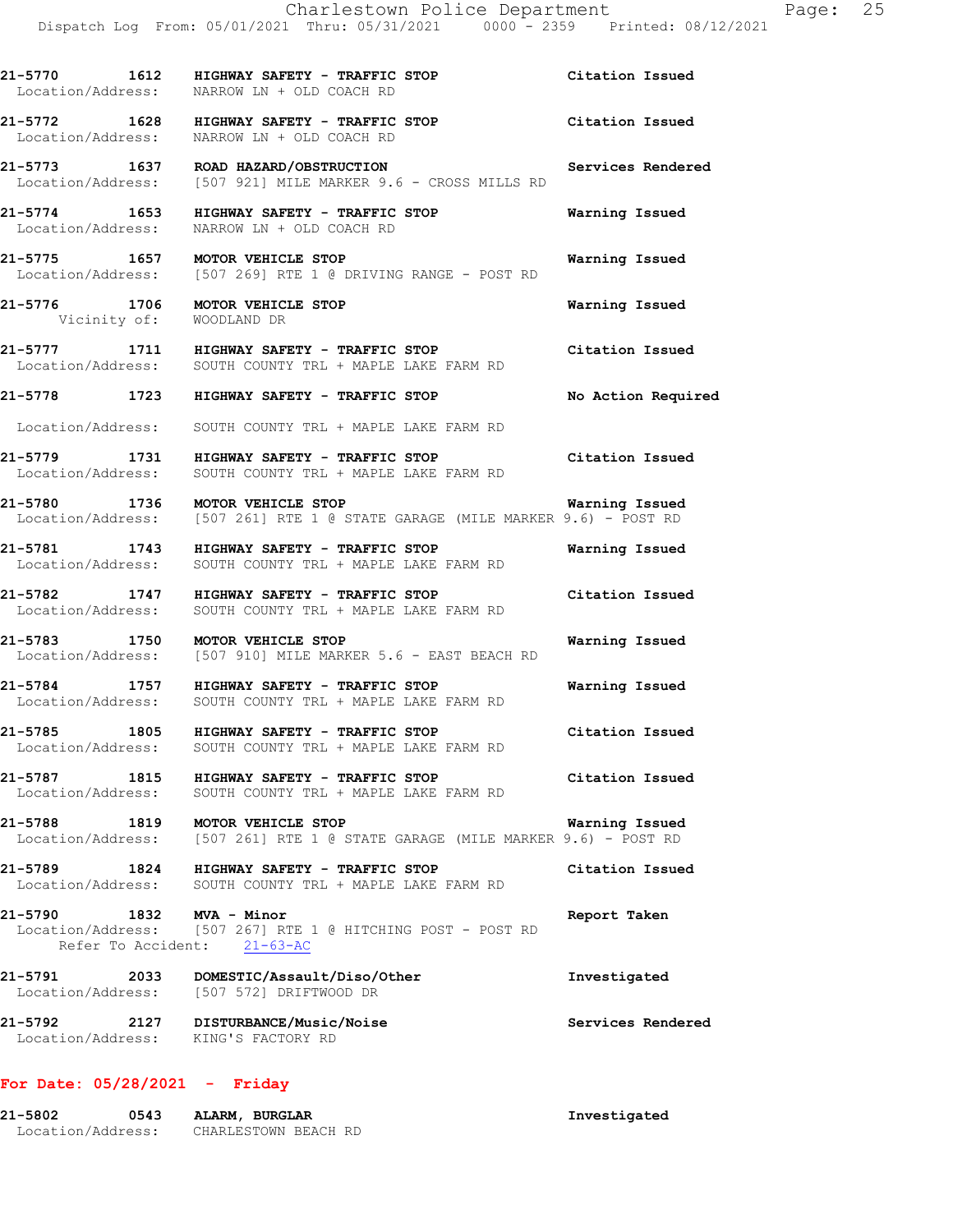| 21-5803 0618                | MOTOR VEHICLE STOP<br>Location/Address: [507 261] RTE 1 @ STATE GARAGE (MILE MARKER 9.6) - POST RD                                            | Warning Issued     |
|-----------------------------|-----------------------------------------------------------------------------------------------------------------------------------------------|--------------------|
|                             | 21-5804 0804 TRAFFIC CONTROL<br>Location/Address: WEST BEACH RD                                                                               | Warning Issued     |
|                             | 21-5805 0810 TRAFFIC CONTROL                                                                                                                  | No Action Required |
|                             | Location/Address: SHUMANKANUC HILL RD + GARDNER RD                                                                                            |                    |
|                             | 21-5813 0825 ASSIST OTHER TOWN DEPT<br>Location/Address: [507 19] CHARLESTOWN ELEMENTARY SCHOOL - CAROLINA BACK RD                            | Services Rendered  |
|                             | 21-5807      0833   HIGHWAY SAFETY - TRAFFIC STOP          Warning Issued<br>Vicinity of: [507 216] SOUTH SHORE FAMILY PRACTICE - OLD POST RD |                    |
|                             | 21-5808 0840 TRAFFIC CONTROL<br>Location/Address: OLD POST RD + KING TOM DR                                                                   | Warning Issued     |
|                             | 21-5809 0840 HIGHWAY SAFETY - TRAFFIC STOP<br>Location/Address: OLD POST RD + NARROW LN                                                       | Warning Issued     |
|                             | 21-5810 0846 HIGHWAY SAFETY - TRAFFIC STOP<br>Location/Address: OLD POST RD + NARROW LN                                                       | Warning Issued     |
|                             | 21-5811 0858 MOTOR VEHICLE STOP<br>Location/Address: OLD POST RD + NARROW LN                                                                  | Warning Issued     |
|                             | 21-5812 0900 HIGHWAY SAFETY - TRAFFIC STOP<br>Location/Address: OLD POST RD + NARROW LN                                                       | Warning Issued     |
|                             | 21-5815 0914 HIGHWAY SAFETY - TRAFFIC STOP<br>Location/Address: OLD POST RD + NARROW LN                                                       | Warning Issued     |
|                             | 21-5816 0925 HIGHWAY SAFETY - TRAFFIC STOP<br>Location/Address: OLD POST RD + NARROW LN                                                       | Citation Issued    |
|                             | 21-5817 0931 TRAFFIC CONTROL                                                                                                                  | No Action Required |
| Location/Address: NARROW LN |                                                                                                                                               |                    |
|                             | 21-5818     0939   HIGHWAY SAFETY - TRAFFIC STOP<br>Location/Address:   OLD POST RD + NARROW LN                                               | Warning Issued     |
|                             | 21-5819 0939 MOTOR VEHICLE STOP<br>Vicinity of: WEST BEACH RD                                                                                 | Warning Issued     |
|                             | 21-5821 0948 TRAFFIC CONTROL                                                                                                                  | No Action Required |
| Location/Address: NARROW LN |                                                                                                                                               |                    |
|                             | 21-5822 0954 DISABLED MV<br>Location/Address: POST RD + KING'S FACTORY RD                                                                     | Services Rendered  |
|                             | 21-5823 1003 ASSIST CITIZEN                                                                                                                   | No Action Required |
|                             | Location/Address: [507 263] RTE 1 @ TOURIST INFO (MILE MARKER 7.6) - POST RD                                                                  |                    |
| 21-5825 1040                | HIGHWAY SAFETY - TRAFFIC STOP<br>Location/Address: OLD POST RD + NARROW LN                                                                    | Citation Issued    |
|                             | 21-5826 1125 TRAFFIC CONTROL                                                                                                                  | No Action Required |
|                             | Location/Address: CAROLINA BACK RD + ALTON CAROLINA RD                                                                                        |                    |
|                             | 21-5829 1258 MOTOR VEHICLE STOP<br>Location/Address: POST RD + PROSSER TRL                                                                    | Warning Issued     |
| 21-5830                     | 1259 ROAD HAZARD/OBSTRUCTION<br>Location/Address: EAST BEACH RD                                                                               | Citation Issued    |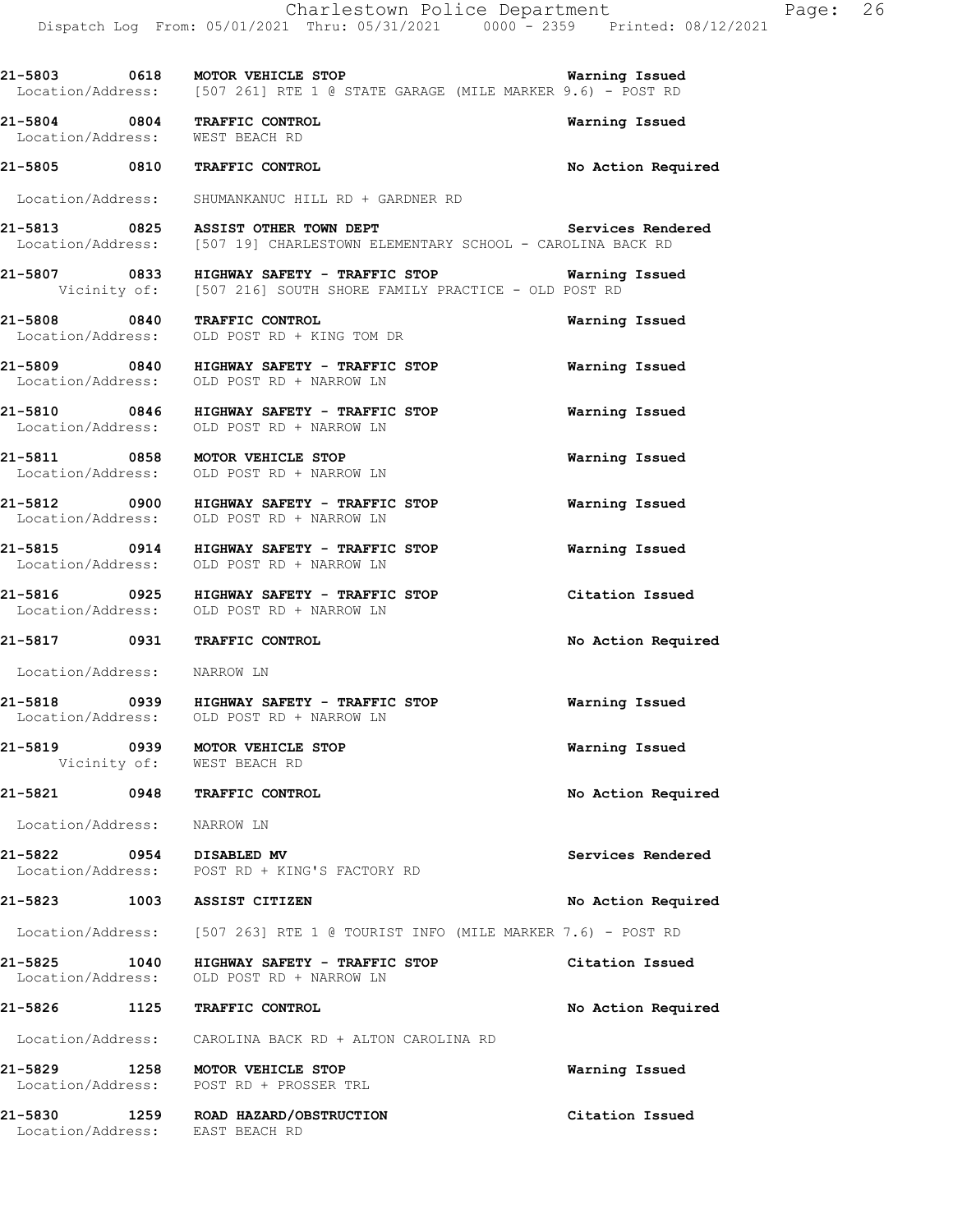|  | 21-5831 1305 TRAFFIC CONTROL                                                                                                                        | No Action Required       |
|--|-----------------------------------------------------------------------------------------------------------------------------------------------------|--------------------------|
|  | Location/Address: MATUNUCK SCHOOLHOUSE RD                                                                                                           |                          |
|  | 21-5833 1311 POLICE INFORMATION<br>Location/Address: [507 642] CHARLESTOWN POLICE DEPARTMENT - OLD POST RD<br>Refer To Incident: 21-192-OF          | Services Rendered        |
|  | 21-5834 1317 MOTOR VEHICLE STOP<br>Location/Address: [507 914] MILE MARKER 6.8 - WILDFLOWER RD                                                      | Warning Issued           |
|  | 21-5835 1319 MOTOR VEHICLE STOP<br>Location/Address: [507 913] MILE MARKER 6.4 - MEADOW LN<br>Refer To Summons: 21-66-AR                            | Arrest(s) Made           |
|  | 21-5836 1325 MOTOR VEHICLE STOP<br>Location/Address: CROSS MILLS RD + OLD POST RD                                                                   | Warning Issued           |
|  | 21-5837 1401 FOLLOW-UP INVESTIGATION 1990 1991 Services Rendered<br>Location/Address: [507 953] CHARLESTOWN POLICE 800MHZ RADIO TOWER - OLD POST RD |                          |
|  | 21-5839 1521 TRAFFIC CONTROL<br>Location/Address: WEST BEACH RD                                                                                     | Warning Issued           |
|  | 21-5840 1535 MOTOR VEHICLE STOP<br>Vicinity of: OLD COACH RD                                                                                        | Warning Issued           |
|  | 21-5841 1543 MOTOR VEHICLE STOP<br>Location/Address: OLD COACH RD + SAND HILL RD                                                                    | <b>Warning Issued</b>    |
|  | 21-5842 1553 MOTOR VEHICLE STOP<br>Location/Address: [507 261] RTE 1 @ STATE GARAGE (MILE MARKER 9.6) - POST RD                                     | <b>Warning Issued</b>    |
|  | 21-5843 1603 TRAFFIC CONTROL                                                                                                                        | No Action Required       |
|  | Location/Address: CHARLESTOWN BEACH RD                                                                                                              |                          |
|  | 21-5844 1631 PHONE CALL                                                                                                                             | No Action Required       |
|  | 21-5845 1636 ALARM, FIRE<br>Location/Address: [507 1] CHARLESTOWN TOWN HALL - SOUTH COUNTY TRL                                                      | False Alarm              |
|  | 21-5846 1819 OFFICER WANTED<br>Location/Address: [507 943] SHANNOCK VILLAGE COTTAGES - SHANNOCK RD                                                  | Investigated             |
|  | 21-5848 1851 OFFICER WANTED<br>Location/Address: SKAGERRAK RD<br>Refer To Incident: 21-193-OF                                                       | Report Taken             |
|  | 21-5847 1852 MOTOR VEHICLE STOP<br>Location/Address: [507 100] RTE 1 @ FIORES (MILE MARKER 8.0) - POST RD                                           | Citation Issued          |
|  | 21-5850 2016 PHONE CALL                                                                                                                             | No Action Required       |
|  | 21-5852 2350 ASSIST OTHER TOWN DEPT<br>Location/Address: [507 49] CHARLESTOWN TOWN BEACH - CHARLESTOWN BEACH RD                                     | <b>Services Rendered</b> |
|  | For Date: $05/29/2021 -$ Saturday                                                                                                                   |                          |
|  | 21-5856 0008 ALARM, BURGLAR                                                                                                                         | Building Checked/Secured |
|  | Location/Address: [507 219] SHELTER COVE MARINA - CHARLESTOWN BEACH RD                                                                              |                          |
|  | 21-5859 0118 ASSIST OTHER TOWN DEPT<br>Location/Address: [507 31] BLUE SHUTTERS BEACH - EAST BEACH RD                                               | Services Rendered        |
|  | 21-5864 0713 ROAD HAZARD/OBSTRUCTION                                                                                                                | Removed Hazard           |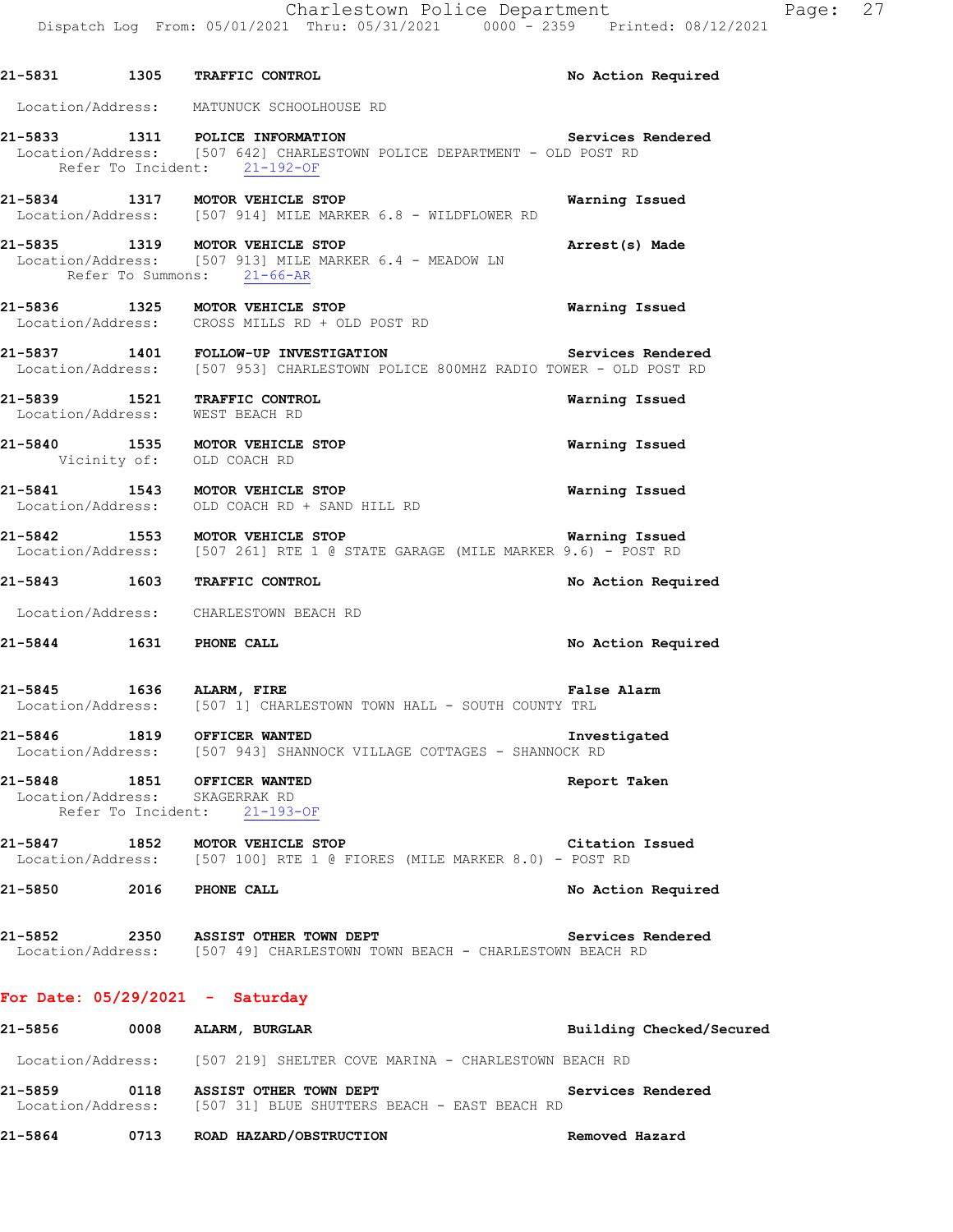Location/Address: HOXSIE AVE

**21-5865 0721 OFFICER WANTED Investigated**  Location/Address: CHARLES AVE Refer To Incident: 21-194-OF **21-5866 0758 MOTOR VEHICLE STOP Warning Issued**  Vicinity of: [507 266] RTE 1 @ WILLOWS - POST RD **21-5867 0839 LARCENY Report Taken**  Location/Address: [507 943] SHANNOCK VILLAGE COTTAGES - SHANNOCK RD Refer To Incident: 21-195-OF **21-5868 0924 COMPLAINT Investigated**  Location/Address: NANCY LN **21-5869 1326 FOLLOW-UP INVESTIGATION Investigated**  Location/Address: SHANNOCK RD **21-5870 1442 POLICE INFORMATION Report Taken**  Location/Address: [507 642] CHARLESTOWN POLICE DEPARTMENT - OLD POST RD Refer To Incident: 21-196-OF **21-5871 1535 SUSPICIOUS ACTIVITY/VEHICLE Services Rendered**  Location/Address: POST RD **21-5872 1613 TRAFFIC CONTROL Warning Issued**  Location/Address: WEST BEACH RD **21-5873 1642 PARKING VIOLATIONS Services Rendered**  Location/Address: WEST BEACH RD **21-5876 1734 MOTOR VEHICLE STOP Citation Issued**  Location/Address: WORDEN'S POND RD + SHANNOCK RD **21-5877 1746 MOTOR VEHICLE STOP Citation Issued**  Location/Address: WORDEN'S POND RD + SHANNOCK RD **21-5878 1917 WELL BEING CHECK Investigated**  Location/Address: POND SHORE DR 21-5881 2018 ASSIST OTHER TOWN DEPT **Services Rendered Services Rendered Integral Conducts:** [507 31] BLUE SHUTTERS BEACH - EAST BEACH RD [507 31] BLUE SHUTTERS BEACH - EAST BEACH RD

**21-5882 2026 ASSIST OTHER TOWN DEPT Services Rendered**  Location/Address: [507 49] CHARLESTOWN TOWN BEACH - CHARLESTOWN BEACH RD

## **For Date: 05/30/2021 - Sunday**

**21-5891 0042 DRIVING WHILE INTOXICATED Arrest(s) Made**  Location/Address: [507 853] QUONNY BAIT AND TACKLE - OLD POST RD Refer To Arrest: 21-67-AR

**21-5895 1121 POLICE INFORMATION Services Rendered**  Location/Address: [507 38] CHARLESTOWN POST OFFICE - OLD POST RD

| 21-5897                      | 1147<br>Vicinity of: | MOTOR VEHICLE STOP<br>SUNSET DR     | Warning Issued |
|------------------------------|----------------------|-------------------------------------|----------------|
| 21-5898                      | 1154<br>Vicinity of: | MOTOR VEHICLE STOP<br>WEST BEACH RD | Warning Issued |
| 21-5899<br>Location/Address: | 1201                 | WELL BEING CHECK<br>KLONDIKE RD     | Investigated   |

**21-5900 1222 MOTOR VEHICLE STOP Warning Issued**  Vicinity of: EAST BEACH RD + POST RD

**21-5906 1620 MOTOR VEHICLE STOP Warning Issued**  Location/Address: NARROW LN